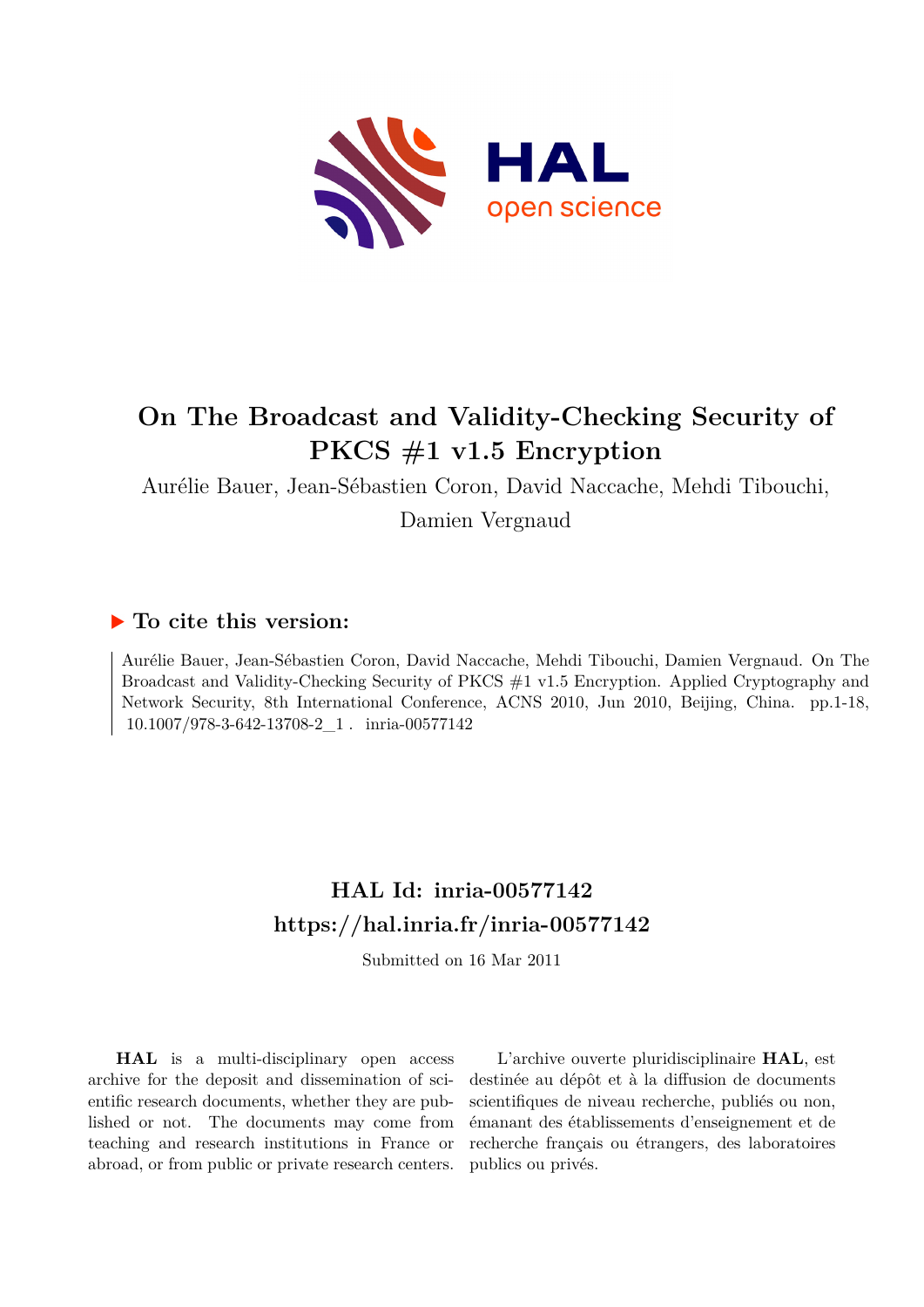# On the Broadcast and Validity-Checking Security of PKCS#1 v1.5 Encryption\*

Aurélie Bauer<sup>1</sup>, Jean-Sébastien Coron<sup>2</sup>, David Naccache<sup>1</sup>, Mehdi Tibouchi<sup>1,2,\*\*</sup>, and Damien Vergnaud<sup>1</sup>

 $^1\,$  École normale supérieure – C.N.R.S. – I.N.R.I.A. Département d'informatique, Groupe de cryptographie 45, rue d'Ulm, F-75230 Paris CEDEX 05, France {aurelie.bauer, david.naccache, mehdi.tibouchi, damien.vergnaud}@ens.fr  $2$  Université du Luxembourg 6, rue Richard Coudenhove-Kalergi l-1359 Luxembourg, Luxembourg jean-sebastien.coron@uni.lu

Abstract. This paper describes new attacks on  $PKCS#1$  v1.5, a deprecated but still widely used rsa encryption standard.

The first cryptanalysis is a broadcast attack, allowing the opponent to reveal an identical plaintext sent to different recipients. This is nontrivial because different randomizers are used for different encryptions (in other words, plaintexts coincide only partially).

The second attack predicts, using a *single* query to a validity checking oracle, which of two chosen plaintexts corresponds to a challenge ciphertext. The attack's success odds are very high.

The two new attacks rely on different mathematical tools and underline the need to accelerate the phase out of PKCS#1 v1.5.

Keywords: pkcs#1 v1.5, Encryption, Broadcast Encryption, Cryptanalysis.

# 1 Introduction

pkcs stands for Public-Key Cryptography Standards [14]. pkcs is a large corpus of specifications covering rsa encryption, Diffie-Hellman key agreement, password-based encryption, syntax (extended-certificates, cryptographic messages, private-key information and certification requests) and selected attributes. pkcs was initially developed by rsa Laboratories, Apple, Digital, Lotus, Microsoft, mit, Northern Telecom, Novell and Sun

<sup>⋆</sup> An extended abstract of this paper will appear at acns 2010. This is the full version.

<sup>\*\*</sup> This research was completed while the fourth author was visiting the Okamoto Research Laboratory at the NTT Information Sharing Platform (Tokyo, Japan).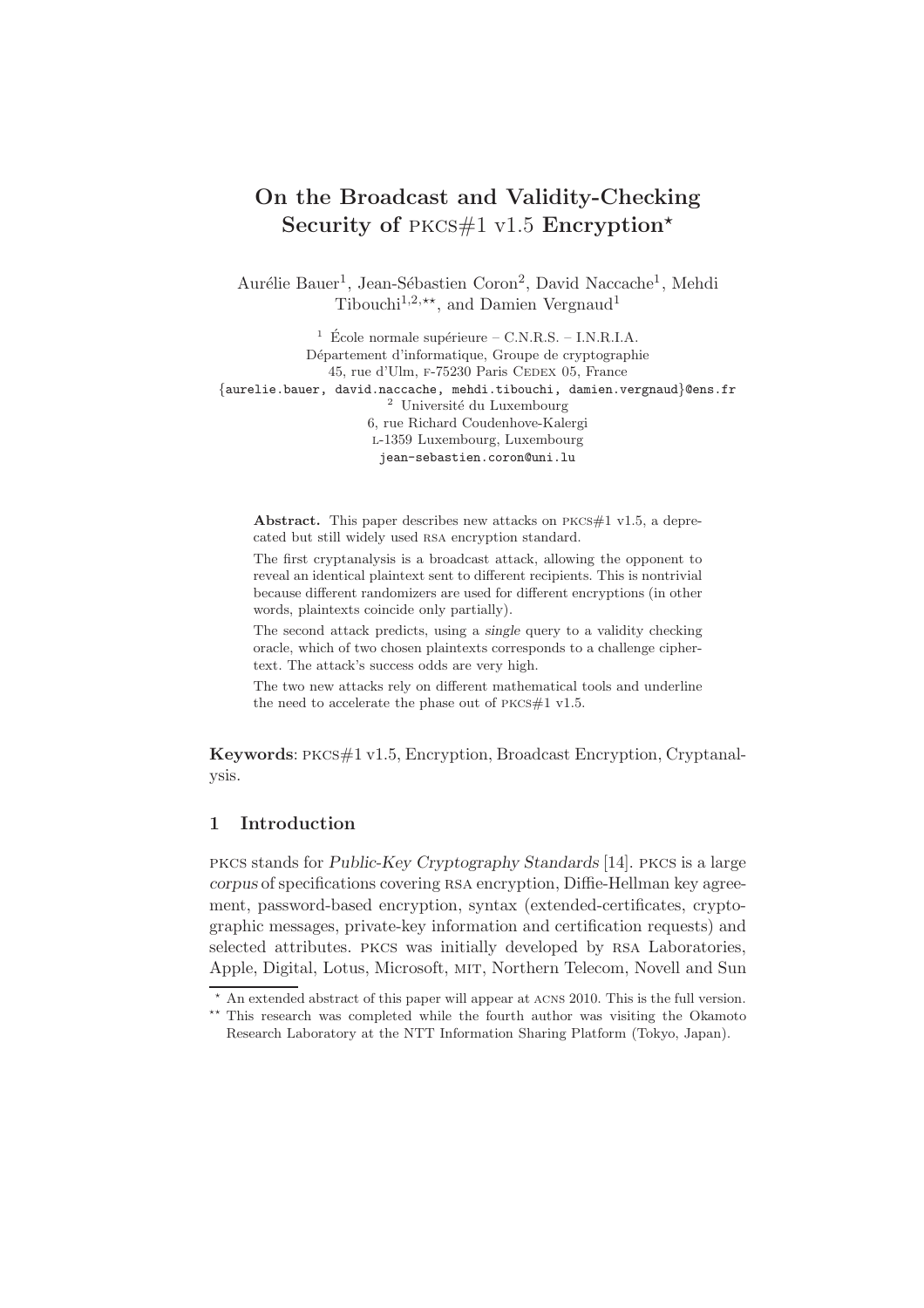and regularly updated since. Today, pkcs has become part of several standards and of a wide range of security products including Internet Privacy-Enhanced Mail.

Amongst the pkcs collection, pkcs#1 v1.5 describes a particular encoding method for RSA encryption called rsaEncryption. In essence, the protected data is first encrypted under a randomly chosen key  $\kappa$  using a symmetric block-cipher (e.g. a triple DES in CBC mode) then  $\kappa$  is RSAencrypted (wrapped) with the recipient's public key.

In 1998, Bleichenbacher [4] published an adaptive chosen-ciphertext attack against pkcs#1 v1.5 capable of recovering arbitrary plaintexts from about half a million ciphertexts. Although active adversary models are generally regarded as theoretical concerns, Bleichenbacher's attack makes use of an oracle that only detects conformance with respect to the padding format, a real-life assumption that resulted in a practical threat. pkcs#1 v1.5 was subsequently updated (release 2.0 [15]) and patches were issued to users wishing to continue using the old version of the standard. As we write these lines<sup>3</sup> and despite its vulnerabilities,  $PKCS#1$  v1.5 is still widely used. Millions of (patched)  $PKCS#1$  v1.5 programs remain deployed. Provably secure algorithms such as RSA-OAEP [10] and RSAkem are recommended replacements, but not widespread yet [16].

Independently, there exist several well-known chosen-plaintext attacks on rsa-based encryption schemes [7, 5]. These typically enable an attacker to decrypt ciphertexts at moderate cost without factoring the public modulus. The most powerful cryptanalytic tool applicable to low exponent rsa is certainly an attack due to Coppersmith [6]. As a matter of fact, one major reason for adding randomness to encrypted messages<sup>4</sup> is to thwart such attacks.

The last publication concerning pkcs#1 v1.5's security [8] presented a somewhat atypical attack allowing the opponent to retrieve plaintexts ending by enough zero bits.

This paper describes two new weaknesses in  $PKCS#1$  v1.5:

- The possibility to predict, using a single decryption query, which of two chosen plaintexts corresponds to a challenge ciphertext. The attack's success odds are very high.
- A broadcast attack allowing to decrypt an identical message sent to several recipients.

 $\overline{\hspace{0.2cm}^3}$  November 2009

<sup>4</sup> Besides attempting to achieve indistinguishability.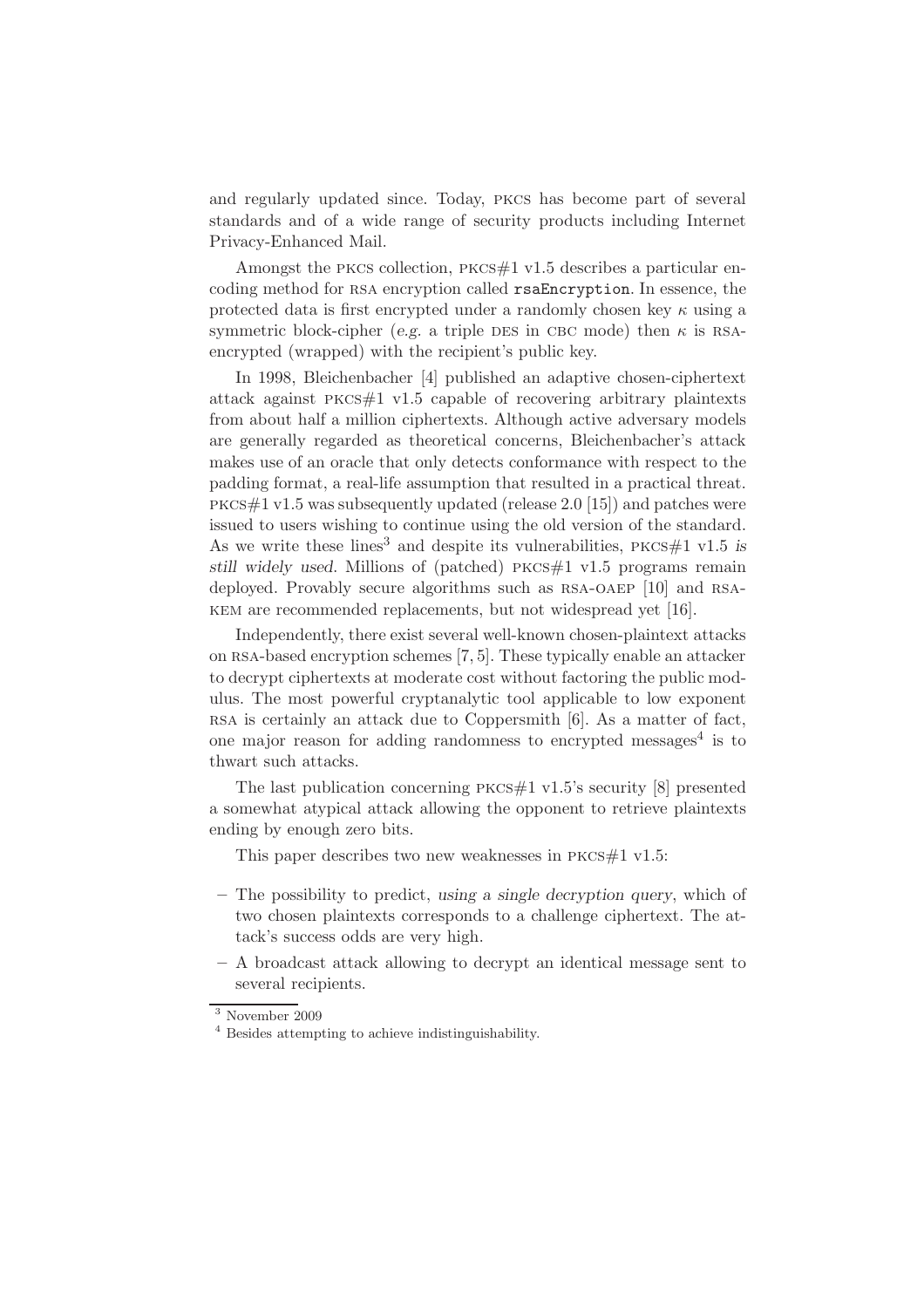From a mathematical perspective, the two techniques are totally different. The authors regard these as a wake-up call to accelerate the phase out of pkcs#1 v1.5.

# 2 pkcs#1 v1.5 Encryption

We assume that the reader is familiar with the traditional public-key encryption definitions and security model preliminaries. For the sake of completeness we refer the reader to Appendix A.

#### 2.1 The pkcs#1 v1.5 Encoding Function

pkcs#1 v1.5 describes a particular encoding method (rsaEncryption) for RSA encryption [19]. Consider an RSA modulus  $N$ , and let  $k$  denote its byte-length (i.e.  $2^{8(k-1)} < N < 2^{8k}$ ). Let m be an |m|-byte message with  $|m| < k - 11$ . The PKCS#1 v1.5 padding  $\mu(m)$  of m is defined as follows:

- 1. A randomizer r consisting in  $k-3-|m| > 8$  nonzero bytes is generated uniformly at random;
- 2.  $\mu(m) = \mu(m, r)$  is the integer converted from the octet-string:

$$
\mu(m,r) = 0002_{16}||r||00_{16}||m \tag{1}
$$

(the leading 00 octet guarantees that the encryption block is an integer smaller than  $N$ ).

The encryption of a message m of  $|m| < k - 11$  bytes is defined as

$$
c = \mu(m, r)^e \bmod N
$$

for some randomizer r of  $k - 3 - |m|$  nonzero bytes.

To decrypt  $c \in \mathbb{Z}_N^*$ , compute  $c^d \mod N$ , convert the result to a k-byte octet-string and parse it according to equation (1). If the string cannot be parsed unambiguously or if  $r$  is shorter than eight octets, the decryption algorithm  $\mathcal D$  outputs  $\perp$ ; otherwise,  $\mathcal D$  outputs the plaintext m.

#### **2.2 Previous attacks on** PKCS#1 v1.5

In 1998, Bleichenbacher [4] published an attack on pkcs#1 v1.5 capable of recovering arbitrary plaintexts from a large number of ciphertexts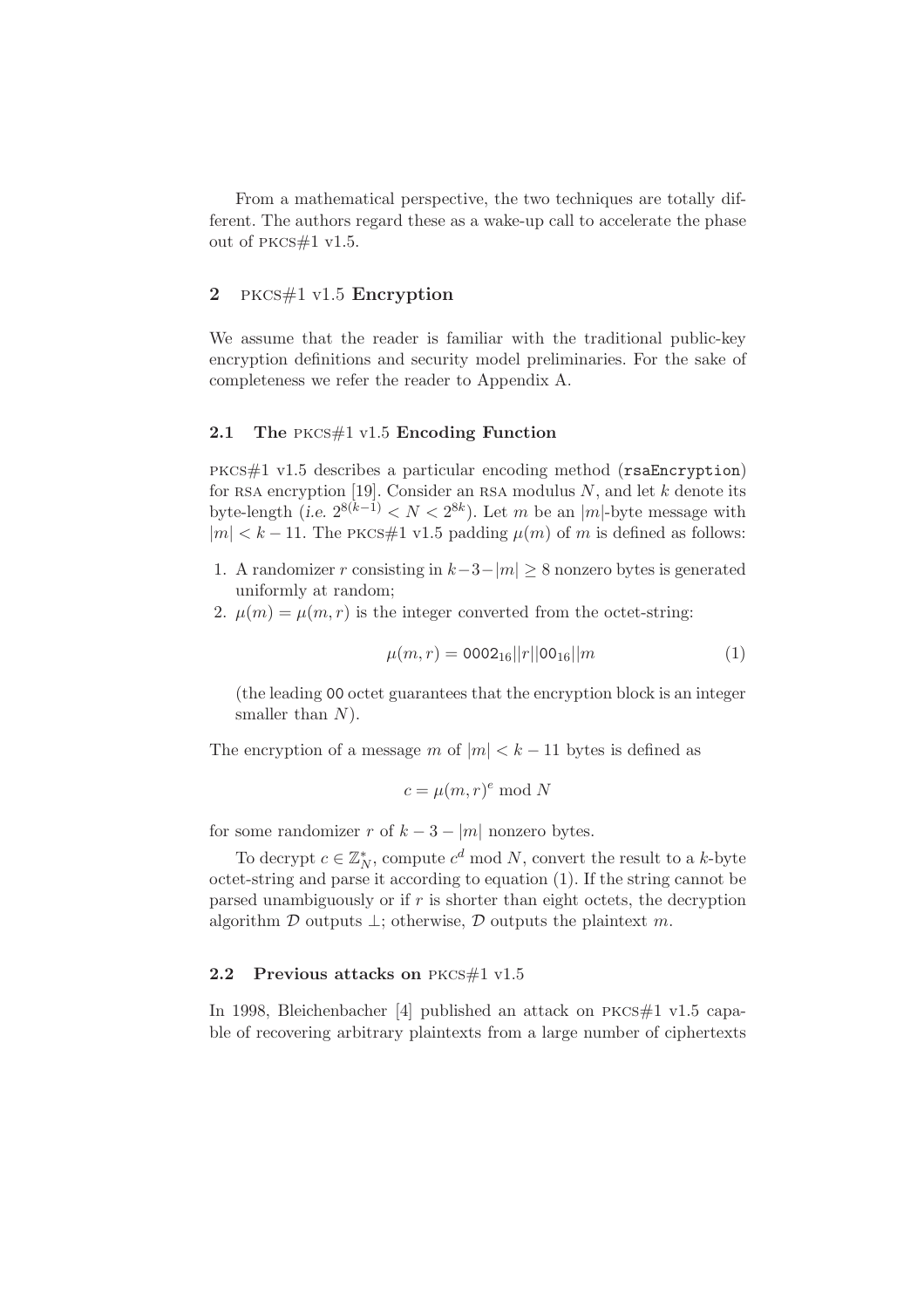validation queries. This attack established that  $PKCS#1$  v1.5 is not  $\ell$ -GOAL-ATTACK for a large<sup>5</sup>  $\ell$ , GOAL  $\in$  {OW, IND, NM} and ATTACK  $\in$ {VCA, CCA} (see Appendix A.3 for definitions of these security notions).

In 2000, Coron, Naccache, Joye and Paillier [8] introduced two new CPAs on pkcs#1 v1.5. The first attack can be considered as a IND-CPA when  $e$  is small (for plaintext ending by sufficiently many zeroes). The second attack applies to arbitrary e, provided that  $|m|$  is large and most message bits are zeroes. Thus pkcs#1 v1.5 is not GOAL-CPA for a small e or a large  $|m|$ , for  $GOAL \in \{IND, NM\}$ .

| UBK-CCA            | UBK-VCA                                    | UBK-CPA      |
|--------------------|--------------------------------------------|--------------|
| $\Downarrow$       | $\Downarrow$                               | $\Downarrow$ |
| OW-CCA             | $\downarrow$                               | $\Downarrow$ |
| $\Downarrow$       | $\Downarrow$                               | $\Downarrow$ |
| large $\ell$ ([4]) | $\Downarrow$                               |              |
| IND-CCA            | $\downarrow$                               | $\Downarrow$ |
| large $\ell$ ([4]) | small <i>e</i> or large   <i>m</i>   ([8]) |              |
| $\Downarrow$       | $\Downarrow$                               | $\Downarrow$ |
| NM-CCA             | $\Downarrow$                               | $\Downarrow$ |
| NM-CCA             | $\Downarrow$                               | $\Downarrow$ |

Fig. 1. pkcs#1 v1.5 Security

The previous crytanalytic results are summarized in Figure 1. UBK-CPA is equivalent to Factoring but establishing the UBK-VCA and UBK-CCA security is equivalent to proving (or refuting) the equivalence of the factoring and the RSA Problem (which is a long-standing open question in cryptography). In the rest of the paper, we will study the remaining security notions and prove that  $PKCS#1$  v1.5 is:

- OW-CPA assuming the intractability of the RSA problem (§ 3);
- not OW-CCA for  $\ell = 2 \text{ (§ 3)}$ ;
- $-$  not NM-CPA (§ 4.1);
- not IND-VCA for  $\ell = 1$  (§ 4.2);
- not OW-CPA in a multi-user setting (§ 5).

## 3 On PKCS $\#1$  v1.5's OW-CPA-Security

In this paragraph, we prove the following result:

 $5\ 3\cdot 10^5 < \ell < 2\cdot 10^6$  for  $512 < \log_2 N < 1024$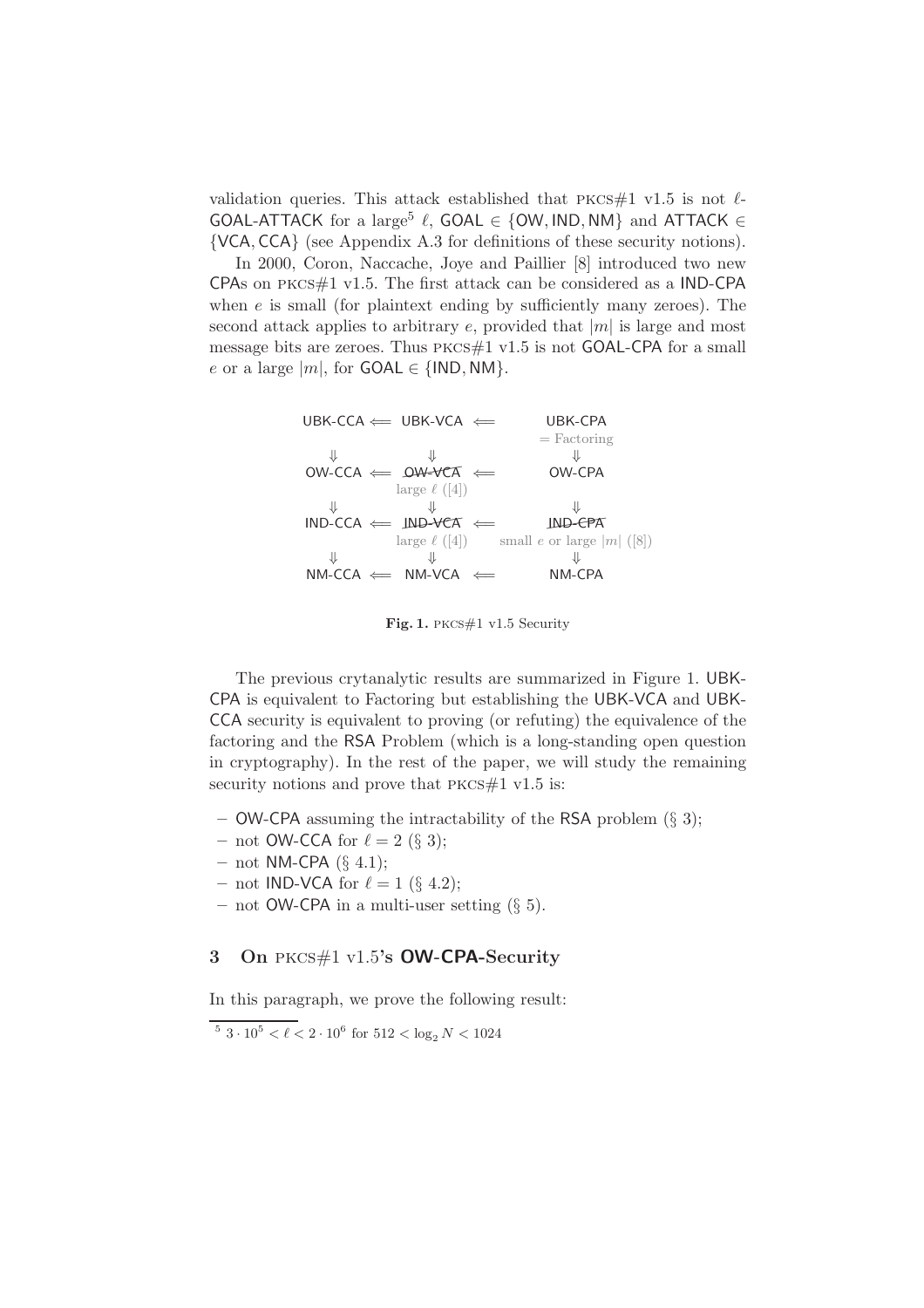Proposition 1. *The* OW-CPA *security of* pkcs#1 v1.5 *is equivalent to the* RSA *Problem.*

In [9, Lemma 2], Coron, Joye, Naccache and Paillier proved that for suitable parameters, the existence of an algorithm that on input  $y \in$  $\mathbb{Z}_N^*$  outputs the  $k_1$  least significant bits of  $y^d \bmod N$  is equivalent to the existence of an rsa inverter. Following their approach, we prove the following lemma:

Lemma 1. Let A be a OW-CPA-adversary against PKCS#1 v1.5 with  $success$  probability  $\varepsilon$  within time  $\tau$ , with uniformly distributed messages *of (maximum) length*  $k − 11$ *. There exists an algorithm B that solves the* RSA *Problem with success probability*  $\varepsilon'$  within time  $\tau'$ , where:

$$
\begin{cases} \varepsilon' \ge \eta^2 \cdot \varepsilon^2 - 2^{-k} \varepsilon \\ \tau' \le 2 \cdot \tau + \text{poly}(k) \end{cases}
$$

*where*  $\eta$  *is a constant independent of*  $k$  *and*  $\eta \geq 5 \cdot 10^{-8}$ *.* 

*Proof.* Let  $A$  be a OW-CPA-adversary against PKCS#1 v1.5 with success probability  $\varepsilon$  within time  $\tau$ . We construct an algorithm  $\beta$  that on input  $y \in \mathbb{Z}_N^*$  outputs  $y^d$  with success probability  $\varepsilon'$  within time  $\tau'$ :

- 1. B picks  $\alpha \in \mathbb{Z}_N^*$  uniformly at random;
- 2. B sets  $y_0 = y$  and  $y_1 = y \cdot \alpha^e$
- 3. Let us denote, for  $i \in \{0,1\}$ :

$$
y_i^d = \omega_i \cdot 2^{\beta} + m_i
$$

with  $\beta = 8(k - 11)$ .  $y_i$  is a valid PKCS#1 v1.5 ciphertext if  $\omega_i =$ 0002|| $r_i$ ||00 where  $r_i$  is a 8-(nonzero)-octet string. This happens with probability  $\eta \ge (255/256)^8 \cdot 2^{-24}$ . If this happens, then with probability  $\varepsilon$ , A will return  $m_i$  on input  $y_i$  (for  $i \in \{0, 1\}$ ).

4. Therefore with probability at least  $(\eta \varepsilon)^2$ , we obtain:

$$
\alpha(\omega_0 \cdot 2^{\beta} + m_0) = \omega_1 2^{\beta} + m_1 \bmod N.
$$

Letting  $c_1 = 2^{-\beta}(\alpha m_0 - m_1) \mod N$ , we get the equation in  $(\omega_0, \omega_1)$ :

$$
\omega_1 - \alpha \cdot \omega_0 = c_1 \bmod N \tag{2}
$$

From [9, Lemma 3], there exists an algorithm that given this system will output a solution  $(\omega_0, \omega_1)$  (should such a solution exist) with probability at least  $1 - 2^{-k}$  on the choice of  $\alpha$ . □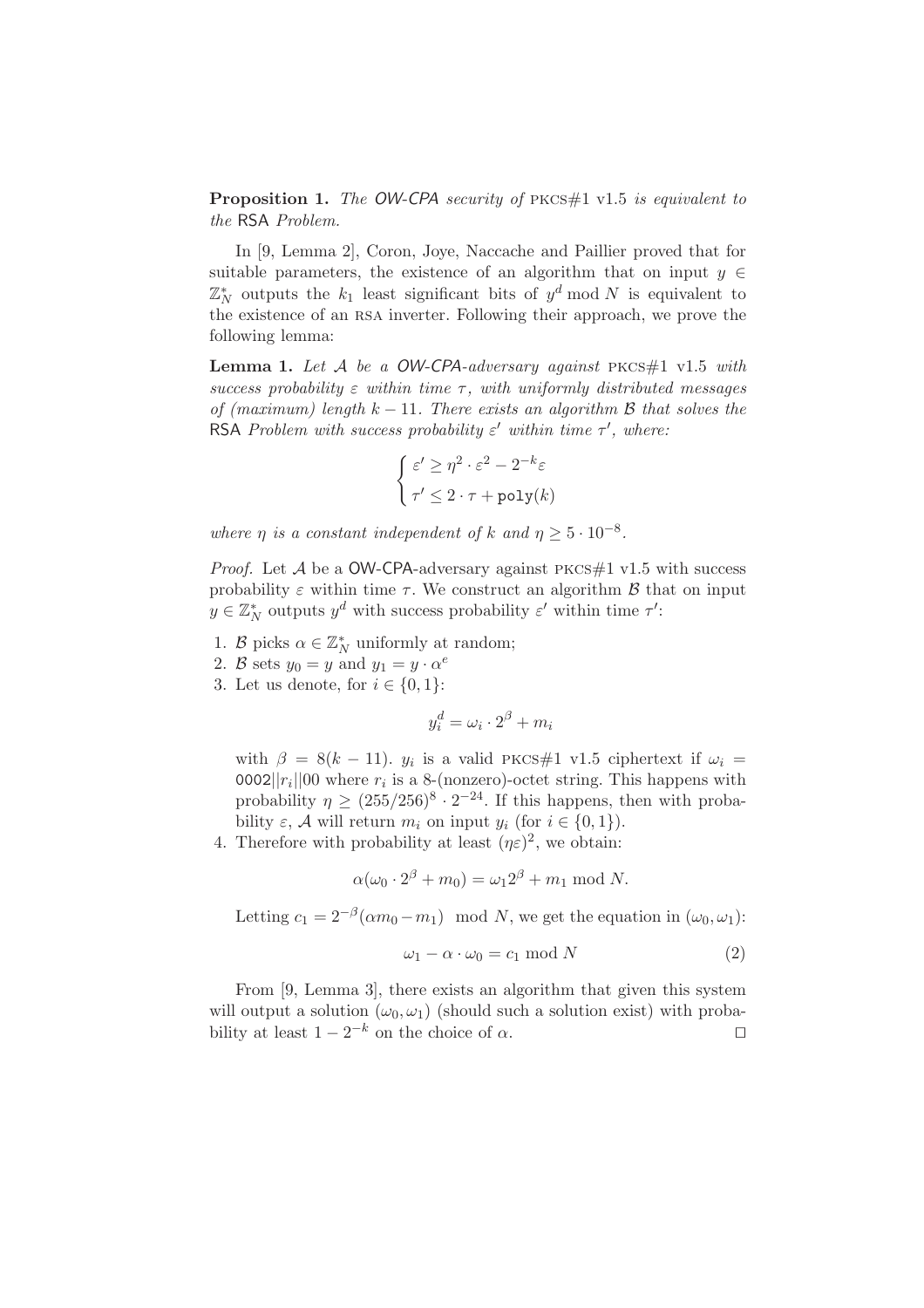Using the same technique, this can be extended to messages of different length, with a possibly higher constant loss in the reduction.

As a byproduct of the previous proof one immediately gets that:

Proposition 2. pkcs#1 v1.5 *is not* 2*-*OW-CCA*.*

*Proof.* Thanks to RSA's homomorphic properties, an adversary can mask the challenge ciphertext c as  $c' = cr^e$  for some random r and with two decryption oracle queries, compute the e-th root  $x'$  of  $c'$  as in the previous proof. Then  $x = x'/r$  is the e-th root of c from which, the adversary retrieves readily the plaintext. ⊓⊔

### 4 pkcs#1 v1.5 Malleability and Indistinguishability

We now show that  $\mu$  is neither NM-CPA-secure nor IND-VCA-secure. The general idea is the following. Let  $m$  be some message to be encrypted, and  $\mu(m)$  a corresponding PKCS#1 v1.5 padded encryption block. If m has  $Z > 2$  trailing zero bits, then  $\mu(m)$  is divisible by  $2^Z$ , and  $\mu(m)$  –  $\mu(m)/2^Z$  mod N has a good probability of still being a valid encryption block. This is not usually the case when the  $Z$  LSBs of  $m$  are not all zero.

Let  $c = \mu(m)^e$  mod N be a ciphertext of some message m. If m has Z > 2 trailing zeroes,  $c' = c \cdot (1 - 2^{-Z})^e \mod N$  will often be a valid ciphertext of some other message  $m'$  which can be related to m: this contradicts non-malleability under chosen plaintext attack. Moreover, if one is granted one query to a validity oracle, it is possible to distinguish ciphertexts of plaintexts with trailing zeroes and ciphertexts from plaintexts whose lsbs are not all zero: this contradicts indistinguishability under validity checking attack. Note that if  $i$  queries are allowed, the distinguishing success odds can quickly approach one by iterating the test with  $c'_i = c \cdot (i - 2^{-Z})^e \mod N$  for  $i = 1, 2, ...$ 

We will develop this idea in further detail in the coming sections.

#### 4.1 On PKCS#1 v1.5's NM-CPA Security

Let k be the byte-size of N,  $Z = 4k$ , and M a positive integer such that  $M + Z + 1$  is a multiple of 8 and  $(M + Z + 1)/8 < k - 11$ . We consider messages of the following form:

$$
m = \frac{\bar{m}}{M \text{ bits}} \|1_2\| \underbrace{0 \cdots 0_2}_{Z \text{ zero bits}}
$$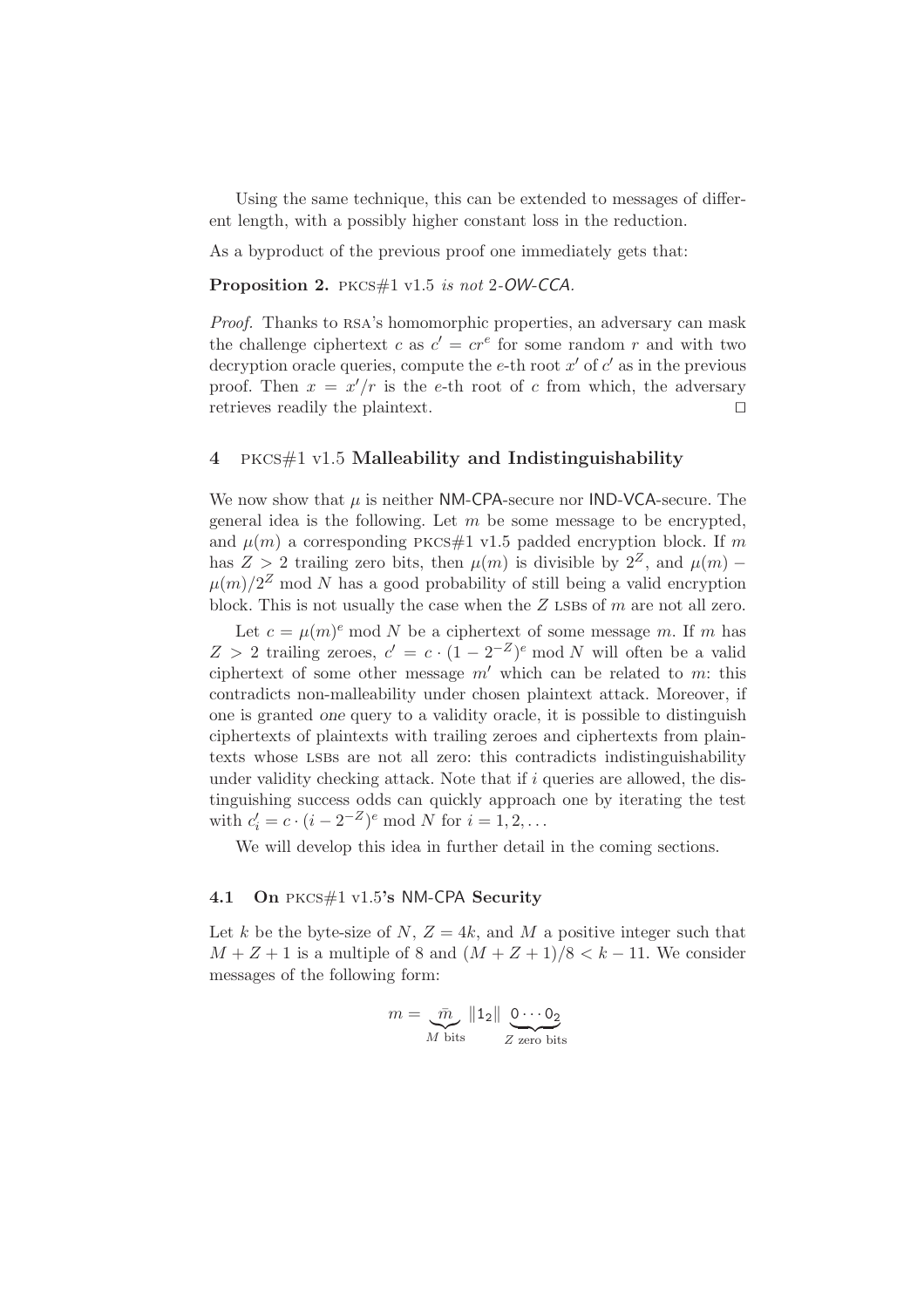Let  $M$  denote the uniform distribution over messages of this form. Furthermore, we define a relation  $\mathcal R$  over messages of length  $l = M +$  $Z+1$  as follows: for any *l*-bit two messages  $m_1, m_2$  (not necessarily of the previous form),  $\mathcal{R}(m_1, m_2)$  holds if and only if the M MSBs of  $m_1$  and  $m_2$  coincide. In particular, for any given message  $m_2$ , there is exactly one  $m_1 \in \mathcal{M}$  such that  $\mathcal{R}(m_1, m_2)$ .

Now, consider  $m \leftarrow \mathcal{M}$ . We can write  $\mu(m) \cdot (1 - 2^{-Z})$  as:

$$
0002_{16}||r||00_{16}||\bar{m}||1_{2}||0\cdots 0_{2}
$$
  
-
$$
0002_{16}||r||00_{16}||\bar{m}||1_{2}
$$
  
= 
$$
0002_{16}||r||00_{16}||\bar{m}||0_{2}||
$$
some digits  $\cdots$  some digits

Hence,  $\mu(m) \cdot (1 - 2^{-Z}) = \mu(m')$  for some message  $m' \neq m$  such that  $\mathcal{R}(m,m').$ 

Consider, the NM-CPA adversary  $A$  which outputs sampling algorithm M in the setup stage, and transforms a challenge ciphertext c into  $c' =$  $c \cdot (1 - 2^{-Z})^e \mod N$ . A's advantage is:

$$
\text{Adv}_{\mathcal{A}}^{\text{N}\text{M-CPA}} = \Pr[\mathcal{R}(m, m')] - \Pr[m_0 \stackrel{\$}{\leftarrow} \mathcal{M}; \mathcal{R}(m_0, m')] = 1 - 2^{-M} \ge 1/2
$$

which is non-negligible. Therefore,  $PKCS#1$  v1.5 encryption is not NM-CPA-secure.

Noted that  $\mathcal{A}$ 's advantage is, in fact  $\sim$  1. For a 1024-bit modulus and a 128 bit randomizer, we have  $M = 383$ , making it exceedingly unlikely that A will ever fail.

#### 4.2 On PKCS#1 v1.5's IND-VCA Security

We now show how to contradict ciphertext indistinguishability under validity checking attack using a single oracle query. There are two natural types of validity oracles: one which determines whether a given query is a valid ciphertext associated to a plaintext of any length, and the other which also checks message length. We can always contradict IND-VCAsecurity in the non-length-checking case (which is the one considered in Bleichenbacher's attack [4]) with a single oracle query. Furthermore, if the byte-length of the randomizer is constant, as permitted by the  $PKCS#1$ v1.5 standard, it is also possible to break IND-VCA-security with a single query to a length-checking oracle. Both attacks stem from the following result.

**Proposition 3.** Let  $c = \mu(m)^e \mod N$  be the ciphertext associated to *some byte-string message* m*,* ω *the byte-length of the randomizer and*  $c' = c \cdot (1 - 2^{-4})^e \mod N.$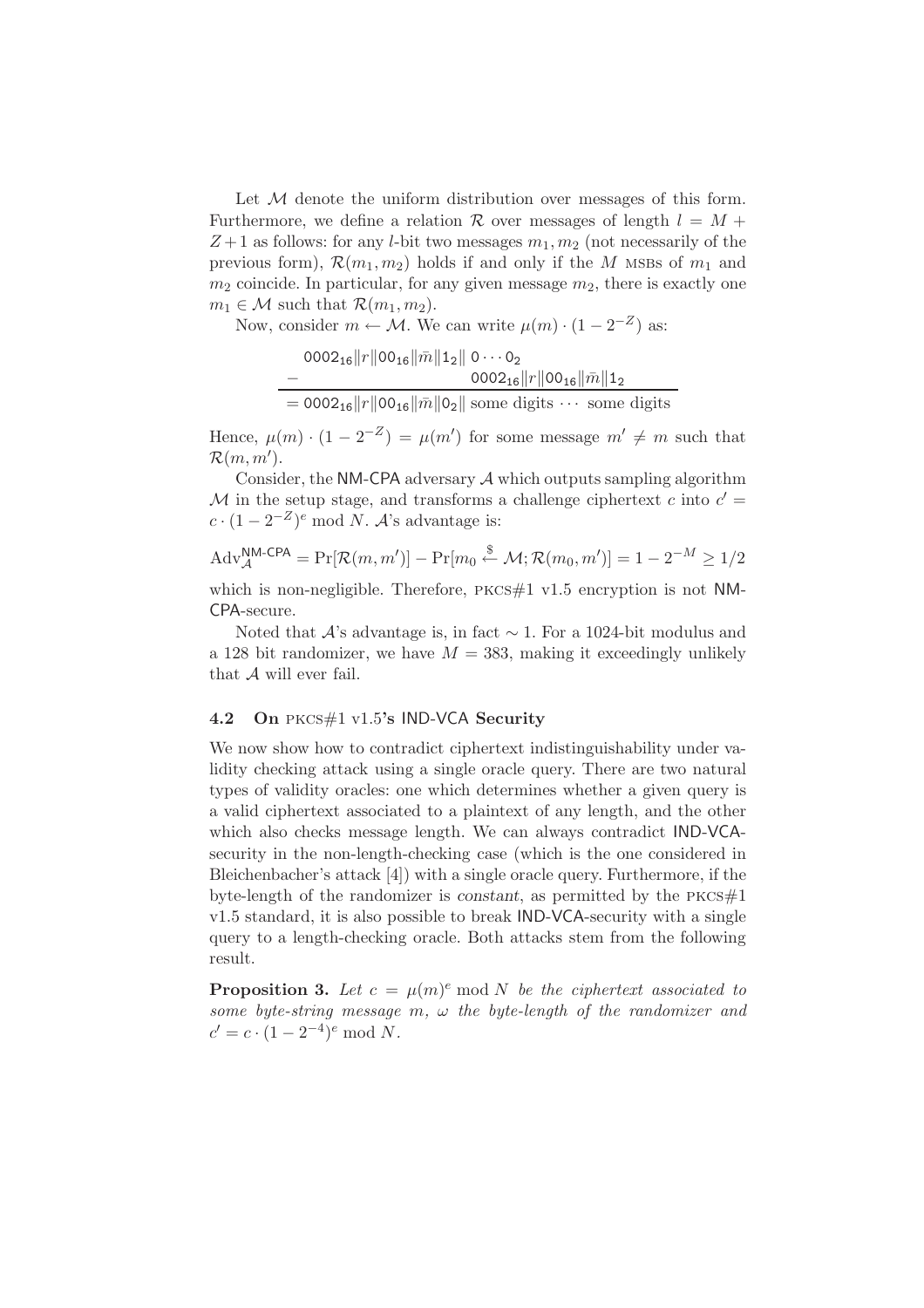- *1. If the least significant nibble of* m *is not* 016*, then* c ′ *is never a valid ciphertext.*
- 2. If m is a message consisting of a string of  $00_{16}$  bytes, then c' is a *valid ciphertext with probability at least* 0.47*.* c ′ *is a valid ciphertext corresponding to a message of the same length as* m *with probability at least:*

$$
\frac{64}{1445} \left(\frac{239}{255}\right)^{\omega-1}
$$

*Proof.* Starting with the first assertion, consider a message m such that c' is a valid ciphertext. This implies that  $\mu(m) - \mu(m) \cdot 2^{-4} \text{ mod } N$  is a valid encoding string that, in particular, begins with the same  $0002_{16}$ pattern as  $\mu(m)$ .

If, for an integer x, we denote by  $\bar{x}$  the only integer in  $(-N/2, N/2)$ such that  $x \equiv \bar{x} \mod N$ , it follows that:

$$
|\overline{\mu(m)\cdot 2^{-4}\bmod N}|<2^{8k-16}
$$

Consider the set S of residue classes x mod N such that  $|\bar{x}| < 2^{8k-16}$ . Clearly,  $|S| = 2^{8k-15} - 1$ . On the other hand, let  $T^+$  be the set consisting of k-byte strings of the form  $000_{16}||u||0_{16}$ , and T be the union of  $T^+$  and  $-T^+$  (where opposites are taken mod N). We also have  $|T| = 2^{8k-15} - 1$ and T maps into S under multiplication by  $2^{-4}$  mod N. Since multiplication by 2<sup>-4</sup> is a permutation of  $\mathbb{Z}_N$ , we infer that  $(y \cdot 2^{-4} \mod N) \in S$ if and only if  $y \in T$ .

In particular, if c' is a valid ciphertext, we get  $\mu(m) \in T$ . By inspection of its top bits, we see that  $\mu(m)$  cannot be in  $-T^+$ , so it has to be in  $T^+$ . Its least-significant nibble must thus be  $0_{16}$  as required.

Turning now to the second assertion, let  $m$  be the zero-message of some fixed byte-length. Write the encryption block  $\mu(m)$  as follows:

$$
\mu(m) = 0002_{16}||r_{2\omega-1}||r_{2\omega-2}||\cdots||r_1||r_0||00_{16}||00\cdots00_{16}
$$

where  $r_0, \ldots, r_{2\omega-1}$  are randomizer's nibbles. Recall that the randomizer bytes  $r_{2j}||r_{2j+1}$  are chosen uniformly and independently at random in the range  $01_{16}, \ldots, FF_{16}$ .

Assuming that  $r_{2\omega-1}$  is at least 4 (which happens with probability  $(256 - 4 \times 16)/255 = 64/85$ , and which we will henceforth assume), we can write  $(1-2^{-4})\mu(m)$  as:

| 0002 <sub>16</sub>    $r_{2\omega-1}$    $r_{2\omega-2}$    $\cdots$    $r_1$    $r_0$    00 <sub>16</sub>    00 $\cdots$ 00 <sub>16</sub>            |  |
|-------------------------------------------------------------------------------------------------------------------------------------------------------|--|
| $-$ 0000 <sub>16</sub>    2 <sub>16</sub>    $r_{2\omega-1}$    $\cdots$    $r_2$    $r_1$    $r_0$   0 <sub>16</sub>    00 $\cdots$ 00 <sub>16</sub> |  |
| $=$ 0002 <sub>16</sub>    $r'_{2\omega-1}$    $r'_{2\omega-2}$    $\cdots$    $r'_{1}$    $r'_{0}$    $s$    00 $\cdots$ 00 <sub>16</sub>             |  |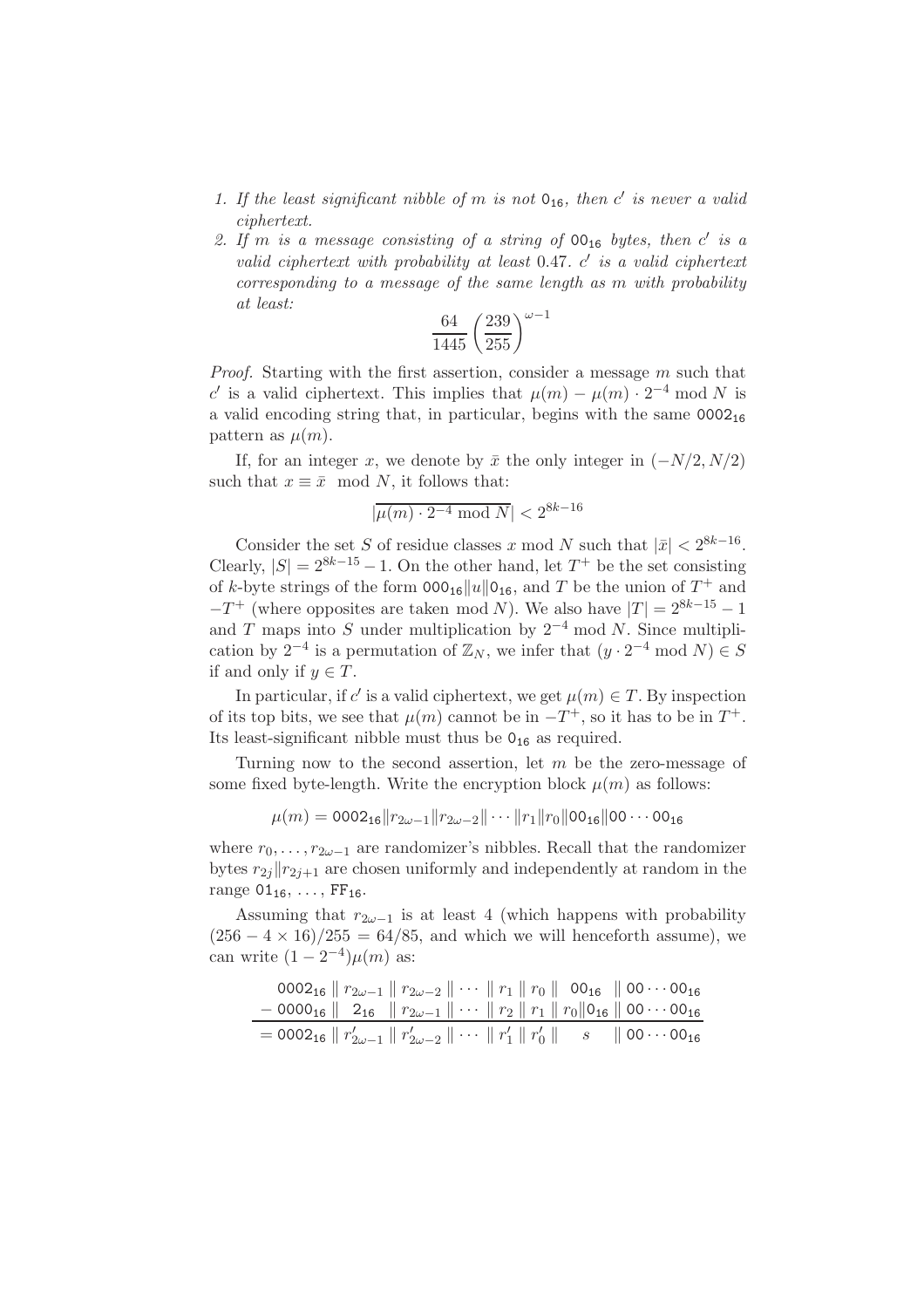where  $r'_j \equiv r_j - r_{j+1} - \kappa_j \mod 16$  for some carry bit  $\kappa_j$ .

Then,  $\mu' = (1 - 2^{-4})\mu(m)$  is a valid encoding block if and only if the first 8 randomizer bytes, namely  $r'_{2\omega+1-2j}||r'_{2\omega-2j}, j = 1, \ldots, 8$ , are all nonzero.  $\mu'$  is a valid encoding block for a message of the same length as m (or for short, "strongly valid") if and only if  $s = 0$  and all the padding bytes  $r'_{2j+1} || r'_{2j}, j = 0, \ldots, \omega - 1$ , are nonzero. We will find an explicit lower bound for the probability of these events.

Note first that a sufficient condition for  $r'_{2j+1}||r'_{2j}$  to be nonzero is that  $r'_{2j+1} \neq 0$ . This nibble is zero if and only if  $r_{2j+2} \equiv r_{2j+1} - \kappa_{2j+1}$ . Now  $r_{2j+2}$  is picked independently of  $r_{2j+1}$ , since they belong to different bytes; it is also independent of  $\kappa_{2j+1}$ , which only depends on lower order bytes. Consequently:

$$
\Pr[r'_{2j+1} = 0] = \sum_{\rho=0}^{15} \Pr[r_{2j+2} = \rho] \cdot \Pr[r_{2j+1} - \kappa_{2j+1} \equiv \rho \mod 16]
$$

$$
\leq \max_{\rho} \Pr[r_{2j+2} = \rho] = \frac{16}{255}
$$

and this bound still holds conditionally to any assignment of the lower order nibbles  $r'_{2i+1}$ ,  $i < j$ . Therefore:

$$
\Pr[\mu' \text{ is valid}] \ge \Pr[r_{2\omega - 1} \ge 4 \land r'_{2\omega - 3} \ne 0 \land r'_{2\omega - 5} \ne 0 \land \dots \land r'_{2\omega - 15} \ne 0]
$$

$$
\ge \frac{64}{85} \cdot \left(1 - \frac{16}{255}\right)^7 \ge 0.47
$$

Furthermore:

$$
\Pr[\mu' \text{ is strongly valid}] \ge \Pr[r_{2\omega - 1} \ge 4 \land r'_{2\omega - 3} \ne 0 \land \dots \land r'_1 \ne 0 \land r_0 = 0]
$$

$$
\ge \frac{64}{85} \cdot \left(1 - \frac{16}{255}\right)^{\omega - 1} \cdot \frac{15}{255} = \frac{64}{1445} \cdot \left(\frac{239}{255}\right)^{\omega - 1}
$$

The corresponding validity assertions for  $c'$  follow immediately.  $\Box$ 

Consider the IND-VCA adversary  $A$  defined as follows. In the setup stage, A outputs two equal-length messages  $m_0, m_1$  with  $m_1$  not zeroterminated (e.g.  $00 \cdots 0001_{16}$ ) and  $m_0$  consisting of  $00_{16}$  bytes only. Then, upon receiving a challenge ciphertext  $c = \mu(m_b)^e \mod N$ , A makes a single oracle query and outputs  $b' = 0$  or 1 according to whether  $c' =$  $c \cdot (1 - 2^{-4}) \mod N$  is a valid ciphertext or not. Its advantage is then:  $\text{Adv}_{\mathcal{A}}^{\text{IND-VCA}} = \Pr[b' = 0|b = 0] - \Pr[b' = 1|b = 0] = \Pr[b' = 0|b = 0] - 0$ 

$$
\geq \begin{cases} 0.47 & \text{if the oracle doesn't check message length} \\ \frac{64}{1445} \cdot \left(\frac{239}{255}\right)^{\omega - 1} & \text{otherwise} \end{cases}
$$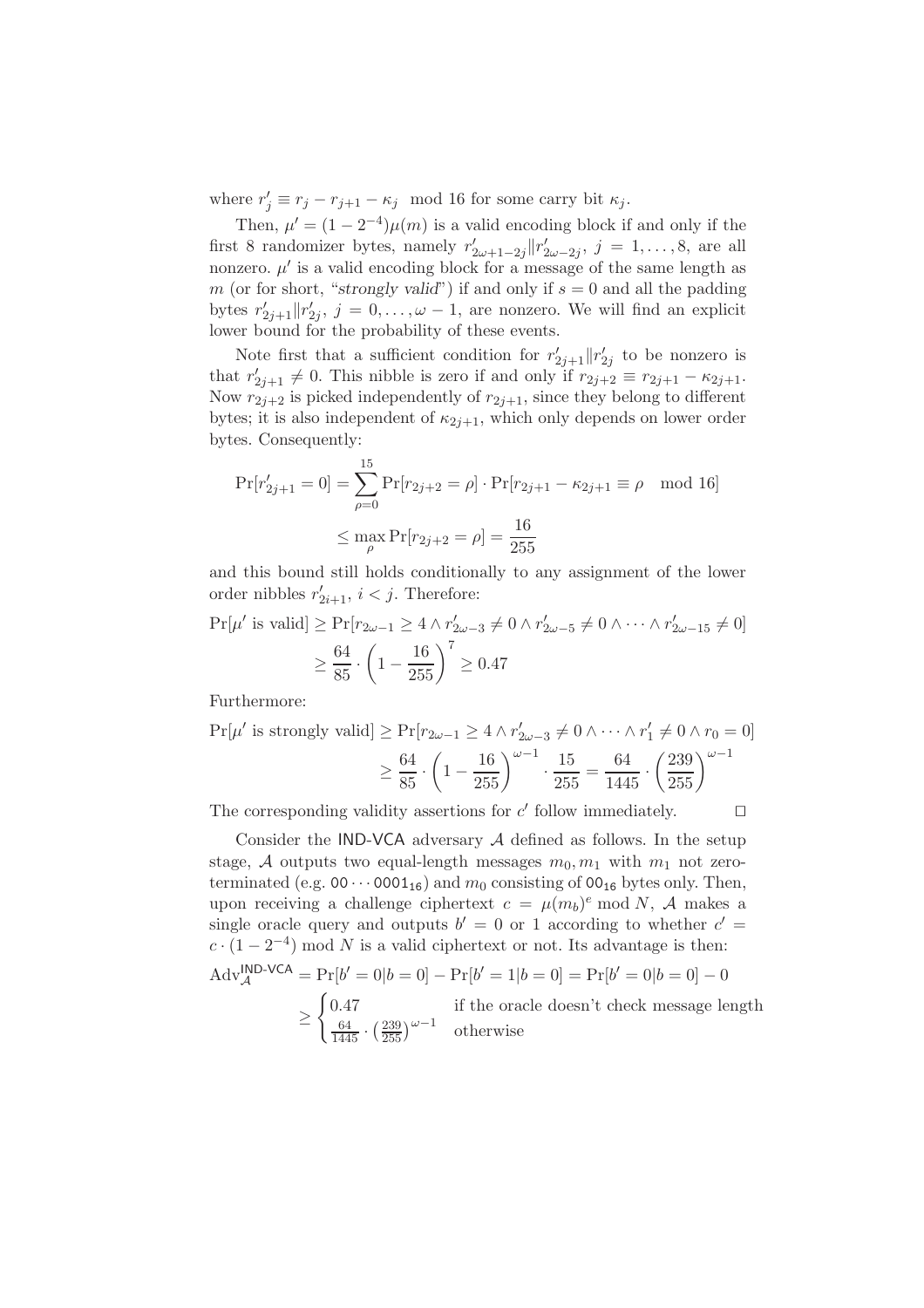which is non-negligible. In the length-checking case, it is over  $2.8\%$  (resp. 1.6%) for 64-bit (resp. 128-bit) randomizers.

In the non-length-checking case, we can obtain an even better advantage using  $c' = c \cdot (1 - 2^{-8}) \mod N$  (shifting by 8 bits instead of 4). The proof works similarly provided that N satisfies  $N > 2^{8k-7}$ , which is not required by the pkcs#1 v1.5 standard but is usually verified in practice. This yields an advantage of at least:

$$
\frac{252}{255} \cdot \left(\frac{254}{255}\right)^7 > 0.96
$$

### 5 Broadcast Attacks on PKCS#1 v1.5

We now examine the security of  $PKCS\#1 \text{ v1.5}$  in a multiple users context.

In such a scenario, *i.e.* when broadcast encryption is performed, the sender wishes to transmit the same message m to  $\ell$  parties  $P_1, \ldots, P_\ell$ . As each party has its own key  $pk_i = (e, N_i)$  (with a common public exponent  $e$ ), the sender encrypts m using all the  $pk_i$ 's and sends the resulting ciphertexts  $c_1, \ldots, c_\ell$  to the corresponding recipients. It has long been known that textbook rsa encryption should not be used in such a context, since an attacker can easily recover the plaintext using the Chinese Remainder Theorem as long as  $\ell \geq e$ . Therefore, m has to be padded before applying the rsa function, and the padding has to be different for each recipient.

In 1988, Håstad [11] showed that using different linear paddings  $\mu_i(m)$ for all parties is not enough to guarantee security. Indeed, when  $e$  is small,  $e$  ciphertexts are again sufficient to efficiently recover  $m$  provided that the encoding functions  $\mu_i$  are known to the attacker. To achieve this result, Håstad expressed the attack in terms of finding small roots of a univariate modular polynomial, which he accomplishes using Coppersmith's techniques [6].

Håstad's attack does not apply to  $PKCS#1$  v1.5, since the padding used for a given recipient is random, and is thus unknown to an attacker. The following sections will overcome this difficulty. Our main result is as follows:

**Proposition 4.** Let  $c_1, \ldots, c_\ell$  be  $\ell$  pkcs#1 v1.5 *ciphertexts of the same message*  $m$ , *of byte length*  $|m|$ *. Each*  $c_i$  *is encrypted for a receiver having*  $pk_i = (e, N_i)$ *. All*  $N_i$  *are* k-byte long. Then there exists a heuristic  $algorithm which, given c_1, \ldots, c_\ell, outputs m, if:$ 

$$
\ell > \frac{e|m|}{k - e(k - |m| - 3)} > 0
$$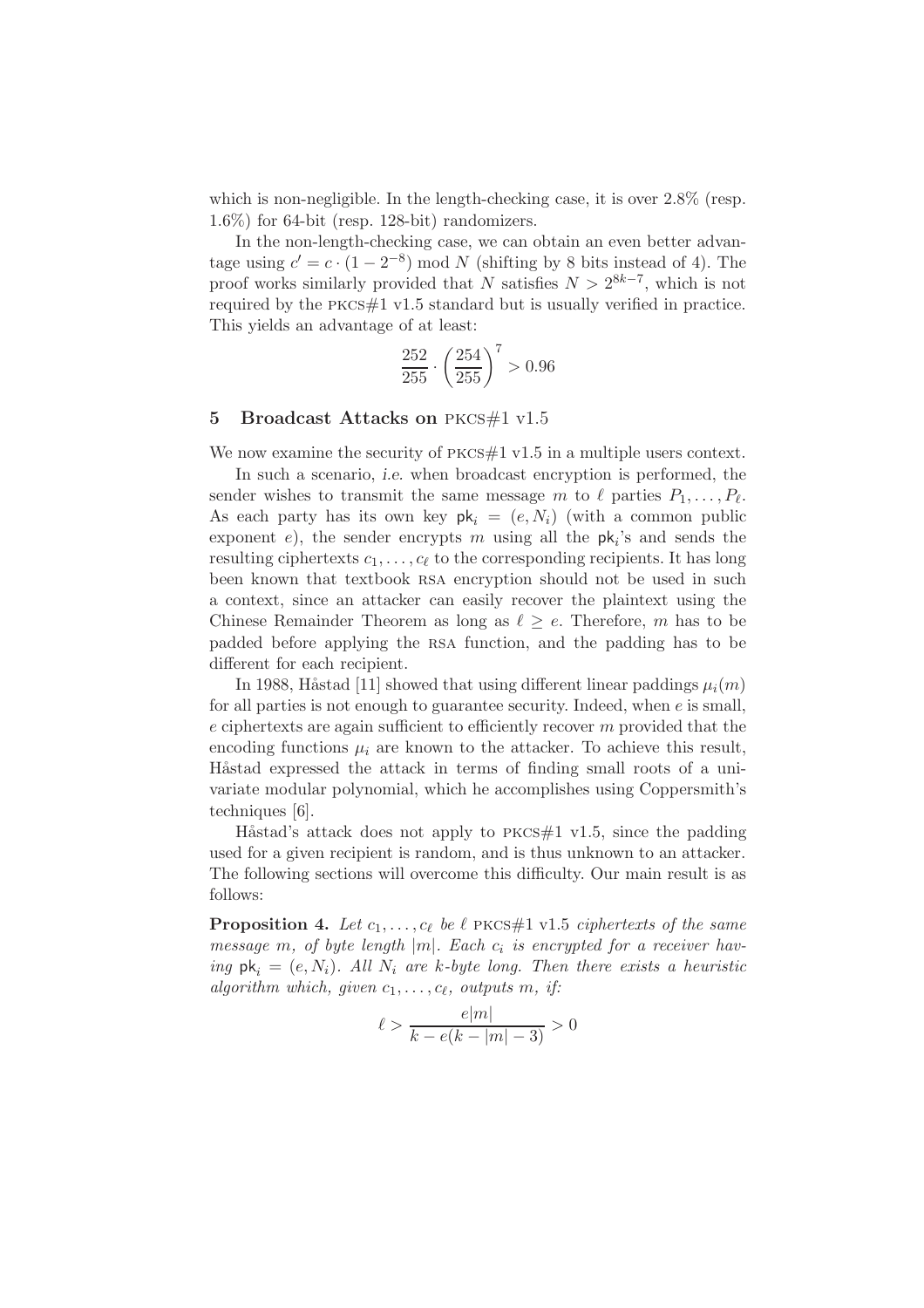*Its complexity is polynomial in* e, |m| *and* k *but exponential in the number of ciphertexts* ℓ*.*

We describe this algorithm in the coming sections. The core idea is to reduce the problem to finding small modular roots of a multivariate polynomial equation, which can be achieved using a standard generalization of Coppersmith's techniques. As usual, this generalization relies on an assumption concerning independence between polynomials, which makes the algorithm heuristic.

### 5.1 The Multivariate Polynomial of Broadcast PKCS $#1$  v1.5

Recall (section 2.1) that to encrypt message m for recipient  $P_i$ , a PKCS#1 v1.5 sender first generates an  $|r_i|$ -byte randomizer  $r_i$ , and then computes the encoding function:

$$
\mu(m,r_i) = 0002_{16} ||r_i|| 00_{16} ||m
$$

Numerically, this gives:

$$
\mu(m,r_i) = m + 2^{8|m|+8}r_i + 2^{8|m|+8|r_i|+9}
$$

The ciphertext  $c_i$  is then computed as  $c_i = \mu(m, r_i)^e \mod N_i$ .

Consider then an adversary A who obtains  $c_1, \ldots, c_{\ell}$ . Since the  $N_i$ are of the same size, the randomizers  $r_i$  have a common byte length  $|r|$ . Therefore, the ciphertexts collected by  $A$  can be written as:

$$
c_1 = (m + Ar_1 + B)^e \mod N_1, \quad \dots, \quad c_\ell = (m + Ar_\ell + B)^e \mod N_\ell
$$

where  $A = 2^{8|m|+8}$  and  $B = 2^{8|m|+8|r|+9}$ . Obviously, the  $N_i$  are pairwise co-prime (otherwise, the factorization of some of the  $N_i$  could easily be recovered). Thus, the Chinese Remainder Theorem ensures that the previous equations can be rewritten as a single congruence mod  $N = N_1 \cdots N_\ell$ :

$$
u_1c_1 + \dots + u_{\ell}c_{\ell} = u_1(m + Ar_1 + B)^{e} + \dots + u_{\ell}(m + Ar_{\ell} + B)^{e} \mod N
$$

where the constants  $u_1, \ldots, u_\ell$  are given by the extended Euclidean algorithm. It follows that the tuple  $(m, r_1, \ldots, r_\ell)$  is a root of the multivariate modular polynomial:

$$
f(x, y_1, ..., y_\ell) = u_1(x + Ay_1 + B)^\ell + \dots + u_\ell(x + Ay_\ell + B)^\ell - C \mod N
$$
\n(3)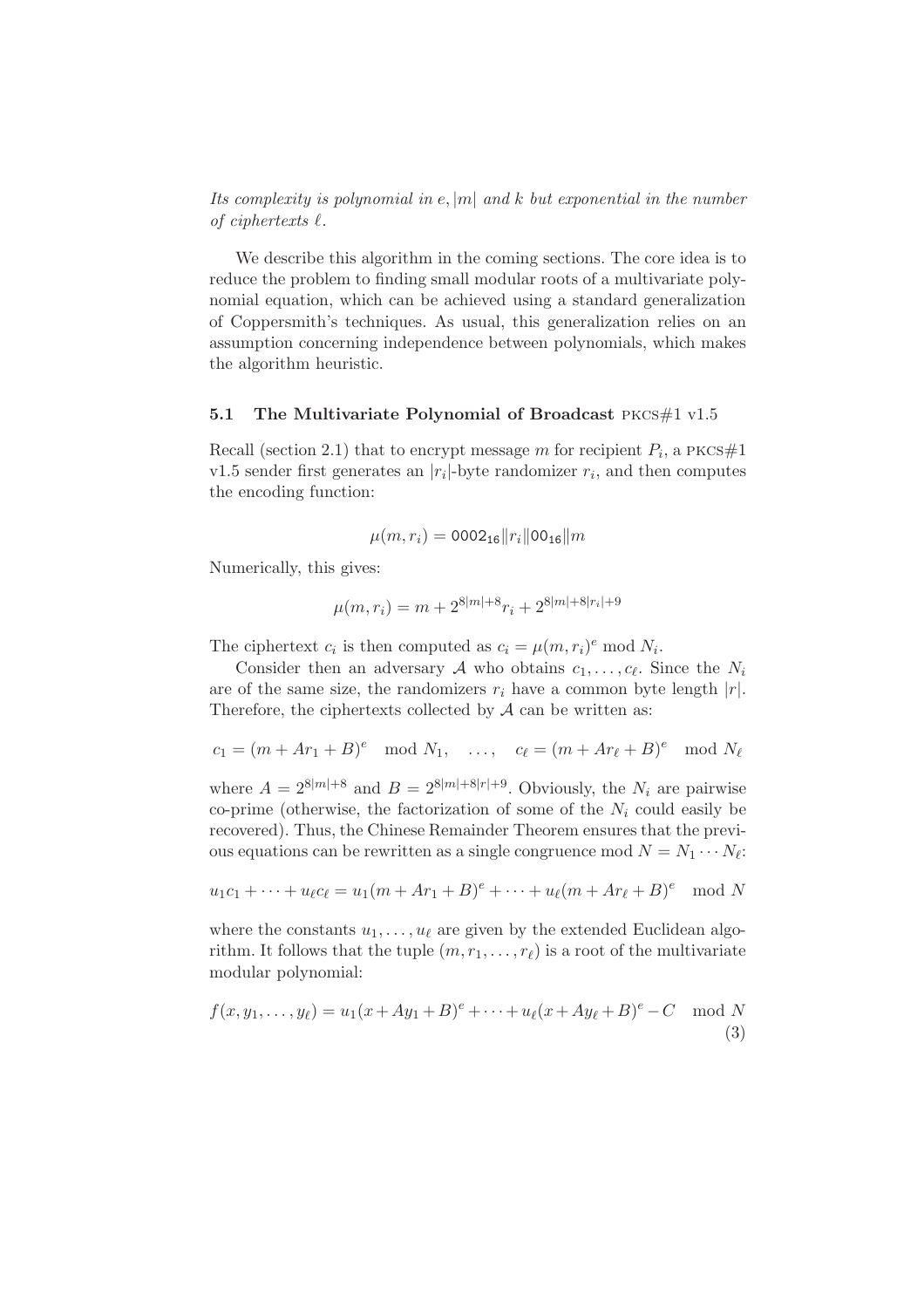where  $C = u_1 c_1 + \cdots + u_\ell c_\ell$ . This root is small in the sense that all of its components are bounded by quantities that are small compared to N: m is smaller than  $2^{8|m|}$  and each  $r_i$  is bounded by  $2^{8|r|}$ . Under suitable conditions on  $|m|$  and  $|r|$  which will be detailed below, it will thus become feasible to recover this root, and hence  $m$ , in polynomial time using Coppersmith's techniques, as recalled in Appendix B.

In particular, we show in section B.3 that the lattice construction of Jochemsz and May [13] yields a heuristic polynomial time algorithm for recovering the small root of f under the following condition:

$$
\ell|r| + |m| < \frac{t(\nu)}{s(\nu)} \cdot \ell k
$$

where  $\nu$  is a parameter which determines the attack's complexity, and  $s(\nu)$ ,  $t(\nu)$  are defined as:

$$
s(\nu) = \sum_{i=0}^{e\nu} i \binom{e\nu - i + \ell}{\ell} = \binom{\ell + e\nu - 1}{\ell} \frac{(\ell + e\nu)(1 + \ell + e\nu)}{2 + 3\ell + \ell^2}
$$

and

$$
t(\nu) = \sum_{i=1}^{\nu} \binom{e\nu - ie + \ell + 1}{\ell + 1}
$$

We also prove in the same section that  $t(\nu)/s(\nu) \rightarrow 1/e$  as  $\nu$  tends to  $+\infty$ , so that the best achievable bound on |m| and |r| for which the attack applies is:

$$
\ell|r|+|m|<\frac{\ell k}{e}
$$

Since  $|r| = k - |m| - 3$  in PKCS#1 v1.5 we obtain the bound announced in Proposition 4. As usual when using Coppersmith's techniques, the complexity of the attack is polynomial in the dimension of the constructed lattice and in the size of the entries (see Appendix B for details on these parameters).

Given PKCS $\#1$  v1.5's widespread use and the heuristic nature of multivariate Coppersmith-like techniques, it is important to practically assess our attack. We report practical experiment results in Appendix C.

# 6 Conclusion

Figure 2 summarizes our current knowledge of PKCS#1 v1.5 security.

The authors regard the new flaws as an indication that the process of phasing out pkcs#1 v1.5 should be accelerated.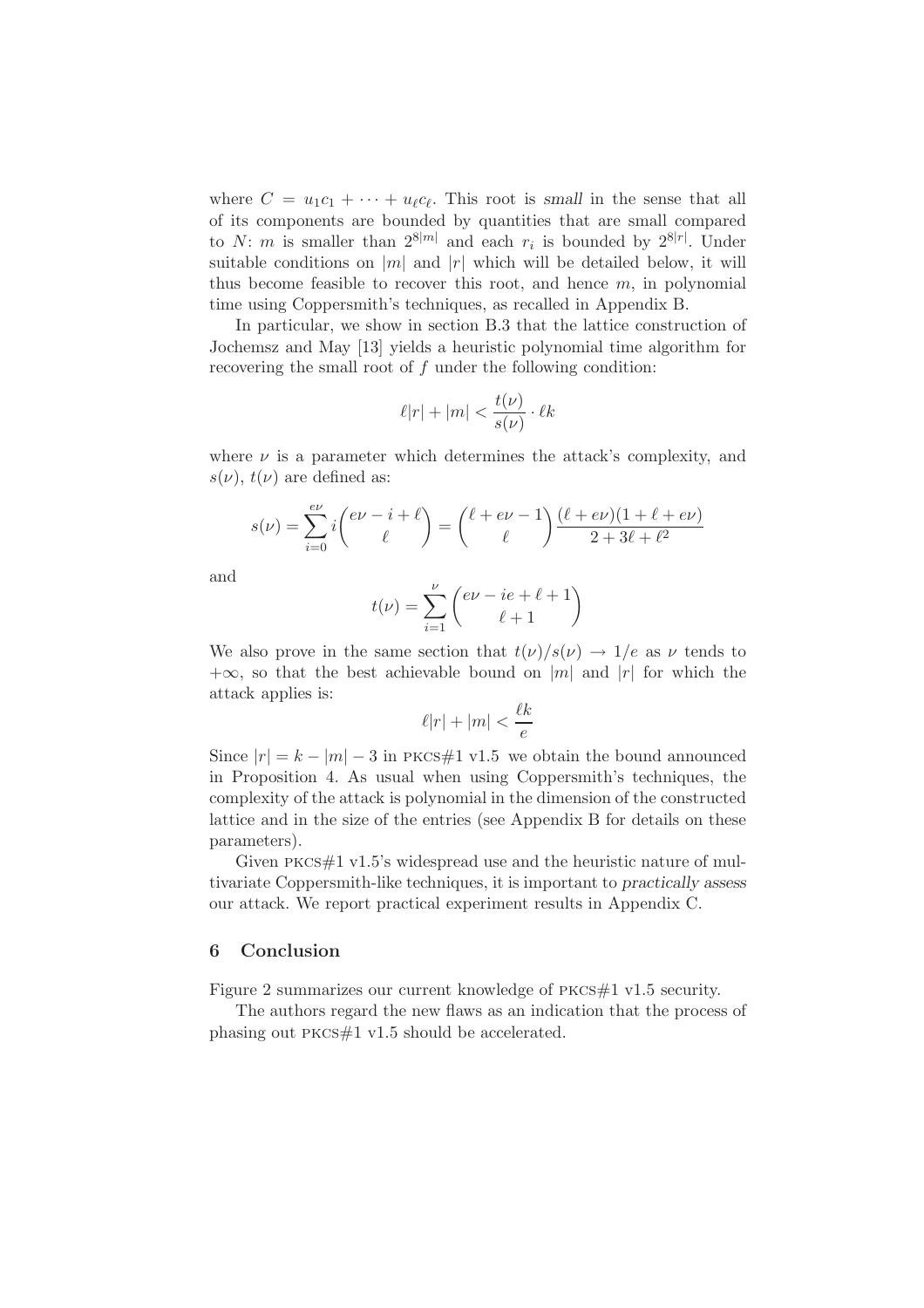$UBK-CCA \leftarrow \text{UBK-VCA} \leftarrow \text{UBK-CPA} = \text{Factoring}$  $\Downarrow$   $\Downarrow$  $\Downarrow$   $\Downarrow$   $\Downarrow$   $\Downarrow$   $\Downarrow$   $\Downarrow$   $\Downarrow$   $\Downarrow$   $\Downarrow$  OW-CPA = RSA, single user (§ 3)  $\ell = 2$  (§ 3) large  $\ell$  ([4]) **OW-CPA** small e and large  $|m|$ , multi-user (§ 5)  $\Downarrow$   $\Downarrow$  $\Downarrow$   $\Downarrow$   $\Downarrow$   $\Downarrow$   $\Downarrow$   $\Downarrow$   $\Downarrow$   $\Downarrow$   $\Downarrow$   $\Downarrow$   $\Downarrow$   $\downarrow$   $\Downarrow$   $\downarrow$   $\downarrow$   $\downarrow$   $\downarrow$   $\downarrow$   $\downarrow$   $\downarrow$   $\downarrow$   $\downarrow$   $\downarrow$   $\downarrow$   $\downarrow$   $\downarrow$   $\downarrow$   $\downarrow$   $\downarrow$   $\downarrow$   $\downarrow$   $\downarrow$   $\downarrow$   $\downarrow$   $\downarrow$   $\downarrow$   $\downarrow$ large  $\ell$  ([4]) small  $e$  or large  $|m|$  ([8])  $\ell = 1$  (§ 4.2)  $\Downarrow$   $\Downarrow$  $\Downarrow$   $\Downarrow$   $\Downarrow$   $\Downarrow$   $\Downarrow$   $\Downarrow$   $\downarrow$   $\downarrow$   $\downarrow$   $\downarrow$   $\downarrow$   $\downarrow$   $\downarrow$   $\downarrow$   $\downarrow$   $\downarrow$   $\downarrow$   $\downarrow$   $\downarrow$   $\downarrow$   $\downarrow$   $\downarrow$   $\downarrow$   $\downarrow$   $\downarrow$   $\downarrow$   $\downarrow$   $\downarrow$   $\downarrow$   $\downarrow$   $\downarrow$   $\downarrow$   $\downarrow$   $\downarrow$   $\downarrow$   $\downarrow$   $\downarrow$ 

Fig. 2. Updated Security Status for PKCS#1 v1.5

# References

- 1. O. Baudron, D. Pointcheval, J. Stern, *Extended notions of security for multicast public key cryptosystems*, in *Automata, Language and Programming*, lncs, vol. 1853, Springer-Verlag, 2000, pp. 499–511.
- 2. M. Bellare, A. Boldyreva, S. Micali, *Public-key encryption in a multi-user setting: Security proofs and improvements*, Proceedings of Eurocrypt 2000, lncs, vol. 1807, Springer-Verlag, 2000, pp. 259–274.
- 3. M. Bellare, A. Desai, D. Pointcheval and P. Rogaway, *Relations among notions of security for public-key encryption schemes*, Proceedings of Crypto 1998, lncs, vol. 1462, Springer-Verlag, 1998, pp. 549–570.
- 4. D. Bleichenbacher, *Chosen ciphertext attacks against protocols based on the* rsa *encryption standard*, Proceedings of Crypto 1998, lncs, vol. 1462, Springer-Verlag, 1998, pp. 1–12.
- 5. D. Coppersmith, *Finding a small root of a univariate modular equation*, Proceedings of Eurocrypt 1996, lncs, vol. 1070, Springer-Verlag, 1996, pp. 155–165.
- 6. D. Coppersmith, *Small Solutions to Polynomial Equations, and Low Exponent RSA Vulnerabilities*, Journal of Cryptology, 10(4), 1997, pp. 233–260.
- 7. Y. Desmedt, A.M. Odlyzko, *A chosen text attack on the* rsa *cryptosystem and some discrete logarithm schemes*, Proceedings of Crypto 1985, lncs, vol. 218, Springer-Verlag, 1985, pp. 516–522.
- 8. J.-S. Coron, D. Naccache, M. Joye and P. Paillier, *New attacks on* pkcs*#1 v1.5 encryption*, Proceedings of Eurocrypt 2000, lncs, vol. 1807, Springer-Verlag, 2000, pp. 369–381.
- 9. J.-S. Coron, D. Naccache, M. Joye and P. Paillier, *Universal Padding Schemes for* rsa, Proceedings of Crypto 2002, lncs, vol. 2442, Springer-Verlag, 2002, pp. 226–241.
- 10. E. Fujisaki, T. Okamoto, D. Pointcheval and J. Stern, rsa-oaep *is secure under the* rsa *assumption*, Journal of Cryptology, 17(2), 2004, pp. 81–104.
- 11. J. Håstad, *Solving simultaneous modular equations of low degree*, SIAM Journal on Computing, vol. 17(2), siam, 1988, pp. 336–341.
- 12. N. Howgrave-Graham, *Finding small roots of univariate modular equations revisited*, Proceedings of Cryptography and Coding, LNCS, vol. 1355, Springer-Verlag, 1997, pp. 131–142.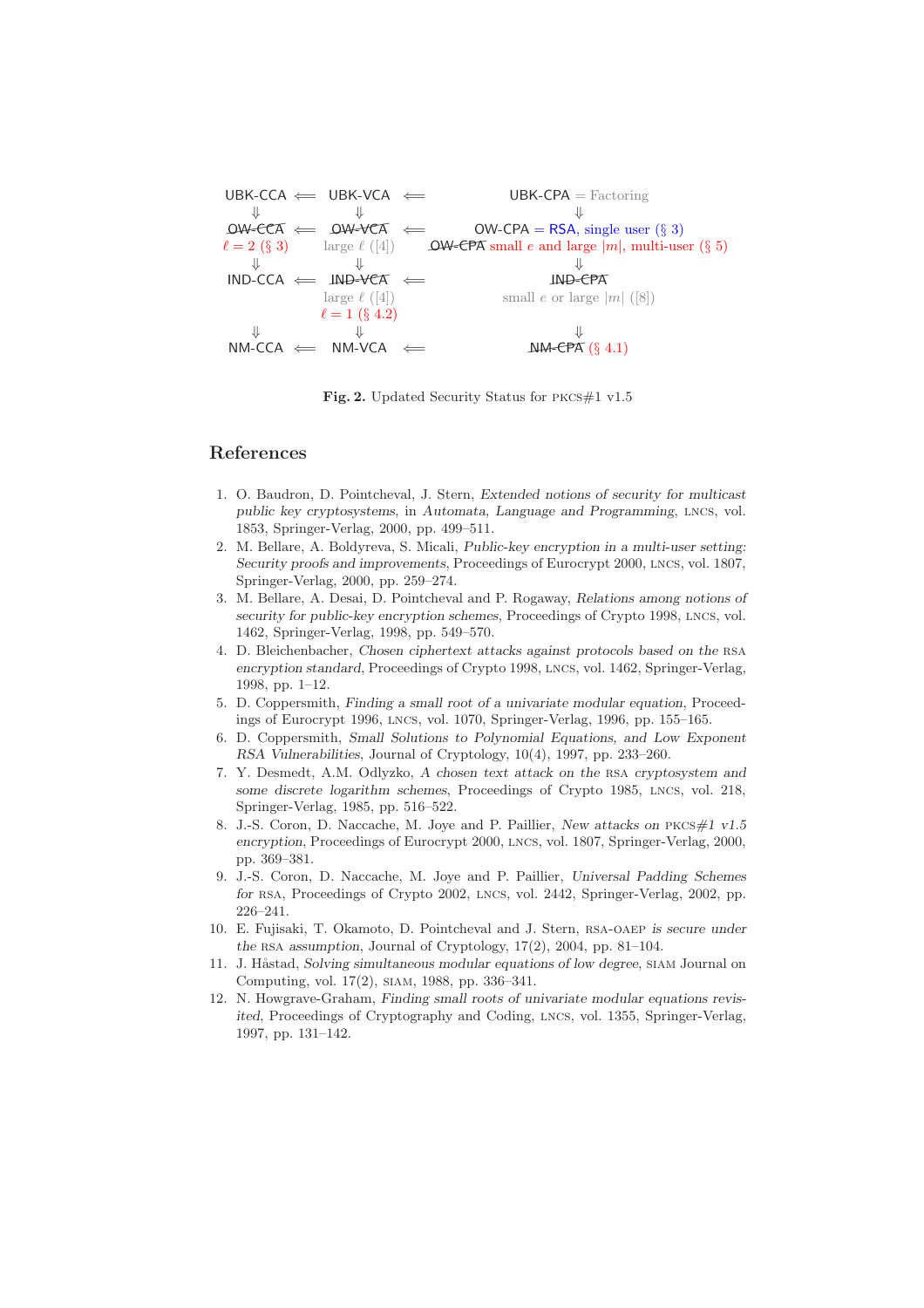- 13. E. Jochemsz, A. May, *A strategy for finding roots of multivariate polynomials with new applications in attacking* rsa *variants*, Proceedings of Asiacrypt 2006, lncs, vol. 4284, Springer-Verlag, 2006, pp. 267–282.
- 14. B. Kaliski, pkcs*#1:* rsa *Encryption Standard, Version 1.5*, rsa Laboratories, November 1993.
- 15. B. Kaliski, pkcs*#1:* rsa *Encryption Standard, Version 2.0*, rsa Laboratories, September 1998.
- 16. B. Kaliski, rsa Laboratories, personal communication, October 2009.
- 17. A. K. Lenstra, H. W. Lenstra and L. Lov`asz, *Factoring polynomials with rational coefficients*, Math. Annalen, vol. 261, pp. 513–534, 1982.
- 18. D. Pointcheval, *Provable security for public-key schemes*, in *Contemporary cryptology*, Advanced courses in mathematics, Birkhäuser Basel, 2005, pp. 133–190.
- 19. R.L. Rivest, A. Shamir, L. Adleman, *A method for obtaining digital signatures and public-key cryptosystems*, Communications of the acm, vol. 21(2), acm, 1978, pp. 120–126.

# A Preliminaries

In this appendix we recall a few basic definitions necessary for an accurate description of our attack:

#### A.1 Public-Key Encryption

A Public-Key Encryption Scheme  $\mathcal{P} = (\mathcal{K}, \mathcal{E}, \mathcal{D})$  is a collection of three (probabilistic) algorithms:

A Key Generation Algorithm K: Given a security parameter  $k \in \mathbb{N}$ , the algorithm  $K$  produces a pair (pk, sk) of matching public and private keys (which implicitly define a message space  $\mathcal{M}$ ).

An Encryption Algorithm  $\mathcal{E}$ : Given a message  $m \in \mathcal{M}$  and a public key pk,  $\mathcal E$  produces a ciphertext  $c = \mathcal E(\mathsf{pk}, m)$ .

A Decryption Algorithm  $\mathcal{D}$ : Given a ciphertext c and the private key sk,  $\mathcal{D}(\mathsf{sk}, c)$  recovers a plaintext m or a special symbol  $\perp \notin \mathcal{M}$ .

For all  $m \in \mathcal{M}$  and for properly generated  $\{pk, sk\}$ , the following correctness condition holds:

$$
\mathcal{D}(\mathsf{sk}, \mathcal{E}(\mathsf{pk}, m)) = m
$$

We will denote by A adversaries, defined in the next section.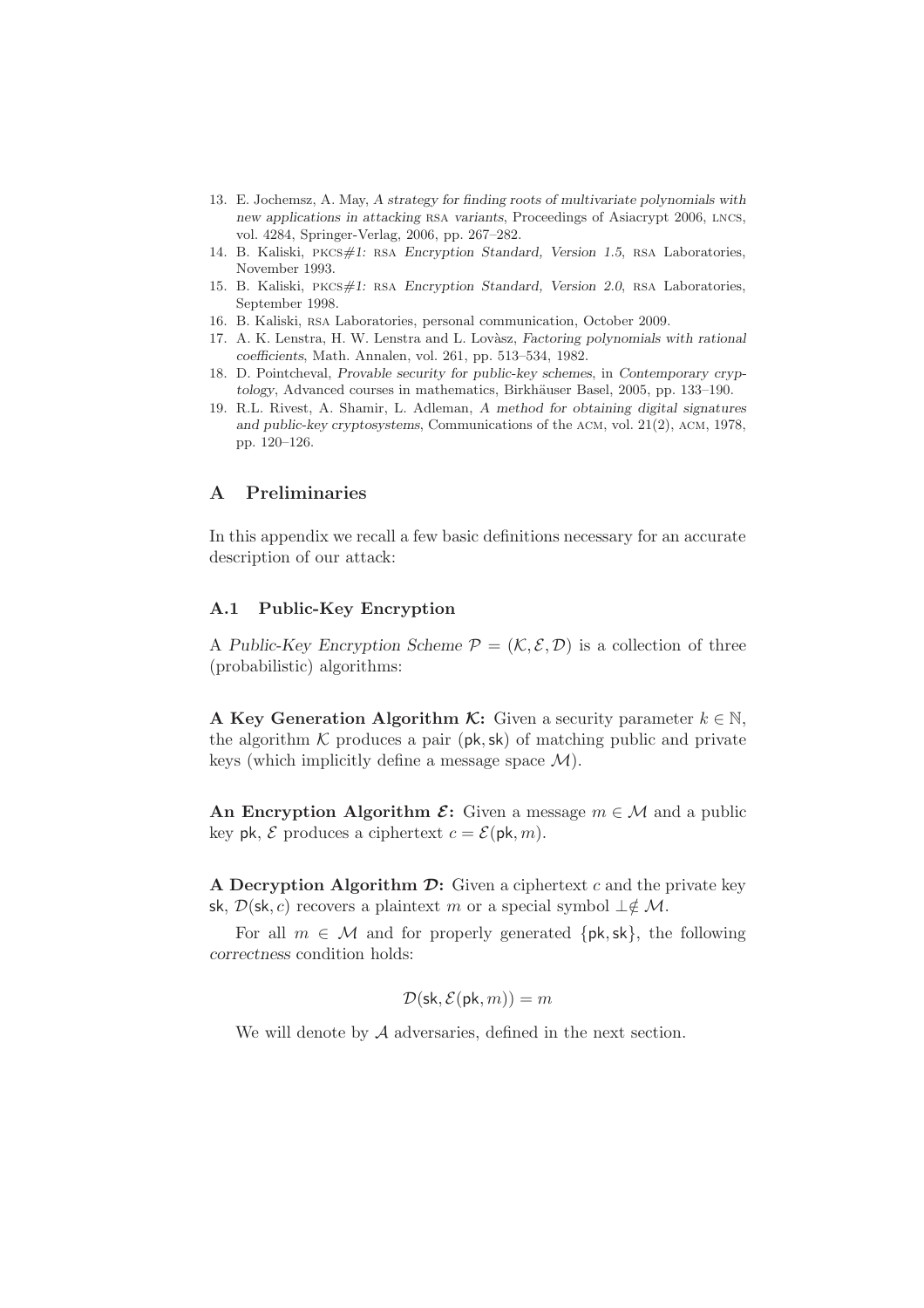### A.2 RSA Encryption

In [19], the algorithm K produces a pair  $(\mathsf{pk} = (N, e), \mathsf{sk} = d)$  where  $N = pq$  is the product of two large primes and e and d are such that  $ed = 1 \mod \varphi(N)$ . The encryption of a message  $m \in \mathcal{M} = \mathbb{Z}_N^*$ , is simply  $c = m^e \mod N$ . c can be easily decrypted using d:  $m = c^d \mod N$ .

#### A.3 Security Definitions

Security is traditionally defined by combining an adversarial goal and an attack model. We refer to classical texts on provable security, such as [18], for precise statements of security definitions. Intuitively, a public-key encryption scheme  $P$  is:

**Unbreakable (UBK)** If no adversary  $\mathcal A$  can compute sk given pk.

**One-Way (OW)** If no adversary A can recover  $m \in \mathcal{M}$  given c and pk.

**Indistinguishable (IND)** If no adversary  $\mathcal A$  can derive significant information about  $m \in \mathcal{M}$  given only c and pk. IND is sometimes alternatively referred to as "semantically secure".

**Non-Malleable (NM)** If no adversary  $\mathcal A$  can, produce, given c and pk, a new ciphertext corresponding to a plaintext  $m'$  meaningfully related to  $m$ .

In the above, "no adversary" should be read as "an efficient adversary succeeding with a significant probability". The terms "efficiently", "significant probability", "significant information" and "meaningfully related" admit formal definitions which are beyond our scope.

Security notions for encryption schemes are obtained by combining an adversarial goal with an attack model:

**Chosen-Plaintext Attack (CPA)**  $\mathcal A$  is given nothing more than pk.

Validating-Checking Attack (VCA)  $A$  is given access to a validitychecking oracle indicating only if a given ciphertext is a valid or not (i.e.

returning the bit  $\mathcal{D}(\mathsf{sk}, c) \neq \perp$ ). Note that this is not the same thing as a Plaintext-Checking Attack (PCA) [18].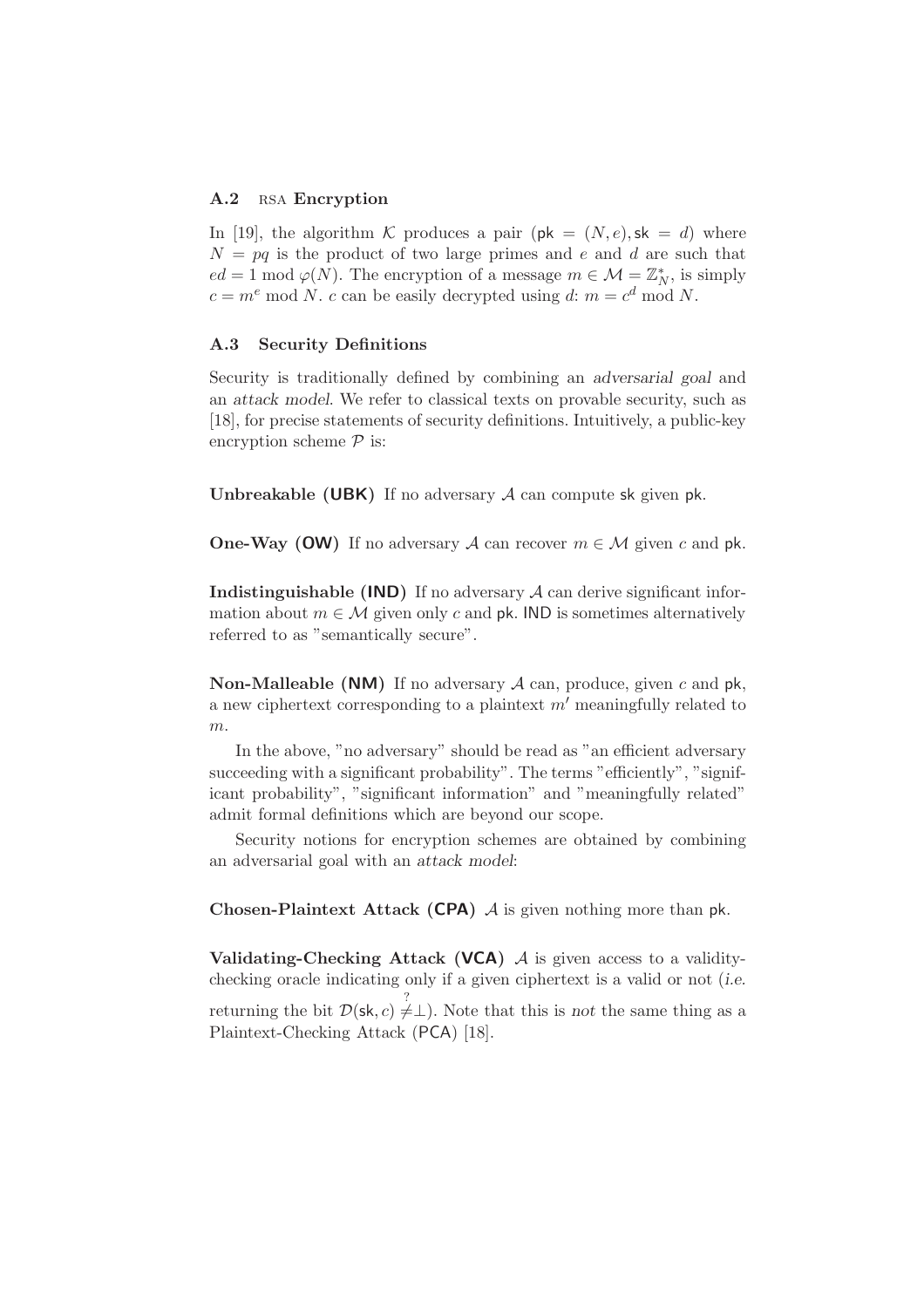Chosen-Ciphertext Attack (CCA) <sup>A</sup> has access to a decryption oracle.

Whenever oracle access is used  $A$  cannot submit to the oracle the challenge ciphertext he has to attack. These definitions are classical and we refer the reader to [18] for more details.

We denote security notions positively: e.g.  $OW-VCA[S]$  is the problem of contradicting the one-wayness of scheme  $S$  under validity-checking attack. This convention permits the easy description of hierarchies between security notions using reductions (see Figure 3). When oracle access is permitted (i.e. either for VCA or CCA), we denote by  $\ell$ -GOAL-ATTACK $[\mathcal{S}]$ the problem of contradicting  $GOAL \in \{UBK, OW, IND, NM\}$  in less than  $\ell$  oracle queries under an ATTACK  $\in$  {VCA, CCA}.

$$
\begin{array}{ccc}\n\text{UBK-CCA} & \Longleftarrow \text{UBK-VA} \Longleftarrow \text{UBK-CPA} \\
\Downarrow & \Downarrow & \Downarrow \\
\text{OW-CCA} & \Longleftarrow \text{OW-VA} \Longleftarrow \text{OW-CPA} \\
\Downarrow & \Downarrow & \Downarrow \\
\text{IND-CCA} & \longleftarrow \text{IND-CPA} \Longleftarrow \text{IND-CPA} \\
\Downarrow & \Downarrow & \Downarrow \\
\text{NM-CCA} & \Longleftarrow \text{NM-VCA} \Longleftarrow \text{NM-CPA}\n\end{array}
$$

Fig. 3. Public-Key Encryption Security Hierarchy

#### A.4 RSA Security

Single User RSA Security RSA encryption is UBK-CPA-secure assuming the hardness of factoring. Contradicting rsa's OW-CPA security is known as the RSA Problem and is believed to be intractable.

rsa's determinism makes the validity-checking oracle useless and rsa is therefore OW-VCA-secure relative to the RSA problem as well. Unfortunately, because of this determinism, rsa cannot be semantically secure: given the encryption c of either  $m_0$  or  $m_1$ , the adversary simply computes  $c_0 = m_0^e \mod N$  and checks whether  $c_0 = c$ . Many variants of this basic scheme have been proposed with the hope of making them semantically secure through the use of randomized padding schemes. This paper focuses on all the previously mentioned security notions for the padding pkcs#1 v1.5.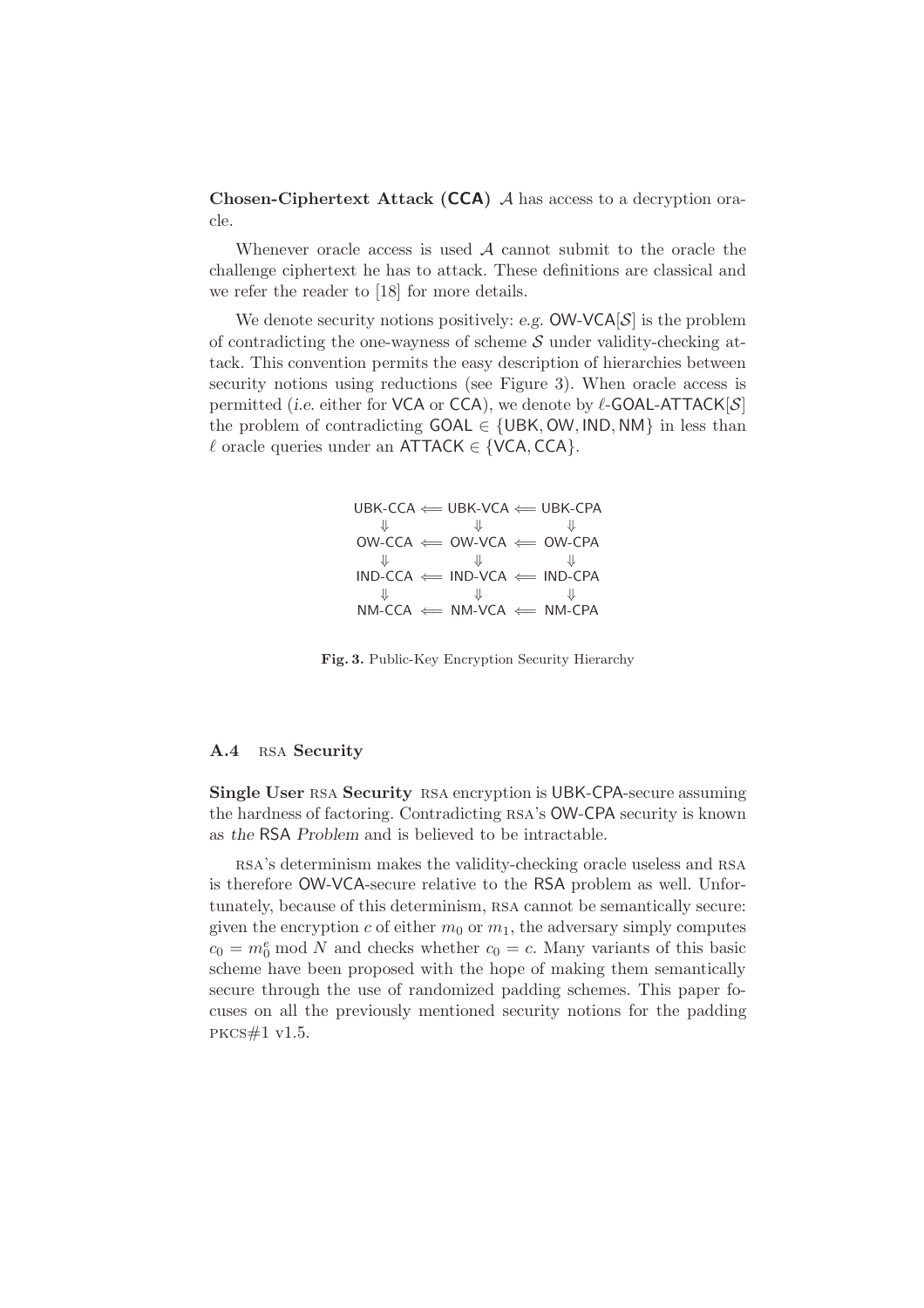Multiple User RSA Security The previous definitions do not capture security in a multicast context. In the early 1990s, attacks against low-exponent RSA highlighted the danger of multi-user security threats left uncaptured by single-user models. In independent works, Baudron, Pointcheval and Stern [1] and Bellare, Boldyreva and Micali [2] proved that for strong security notions (namely IND or NM), schemes with reductionist security in the multi-user setting are exactly those permitting security proofs in the single-user setting. However, encryption one-wayness (OW) in a multi-user setting is not guaranteed only when the plaintexts are somehow correlated.

For RSA encryption, if a common  $e$  is used, then  $e$  encryptions of a given message under different public keys  $N_1, \ldots, N_e$  lead to an easy plaintext recovery. Again, several countermeasures have been proposed (e.g. padding the message with random bits) but with an unclear security guarantees. The second part of this paper explores broadcast attacks on pkcs#1 v1.5.

# B Finding Small Modular Roots of a Multivariate Polynomial

The problem of solving modular polynomial equations is believed to be difficult in the general case. Nevertheless, when we restrict the problem to finding small roots only, the problem becomes easier to solve. Indeed, in 1996, Coppersmith [5] introduced a technique, based on lattice reduction, allowing to recover the root of a univariate modular polynomial provided that this root is small enough. This construction was reformulated in simpler terms by Howgrave-Graham [12] and its extensions to more variables found numerous cryptanalytic applications.

# B.1 Coppersmith's Technique.

Starting from a polynomial f modulo a known composite integer  $N$ , the idea behind Coppersmith's method is to construct a set of polynomials  $h_1, \ldots, h_n$  sharing the same sought root over the integers. If the number of these generated polynomials is sufficiently large (greater than the number of variables) and under the assumption that all resultant computations lead to non-zero results, then the root can easily be recovered. Note that this assumption makes the method heuristic.

A sufficient condition ensuring that the polynomials  $h_1, \ldots, h_n$  share a common root in Z was formulated by Howgrave-Graham.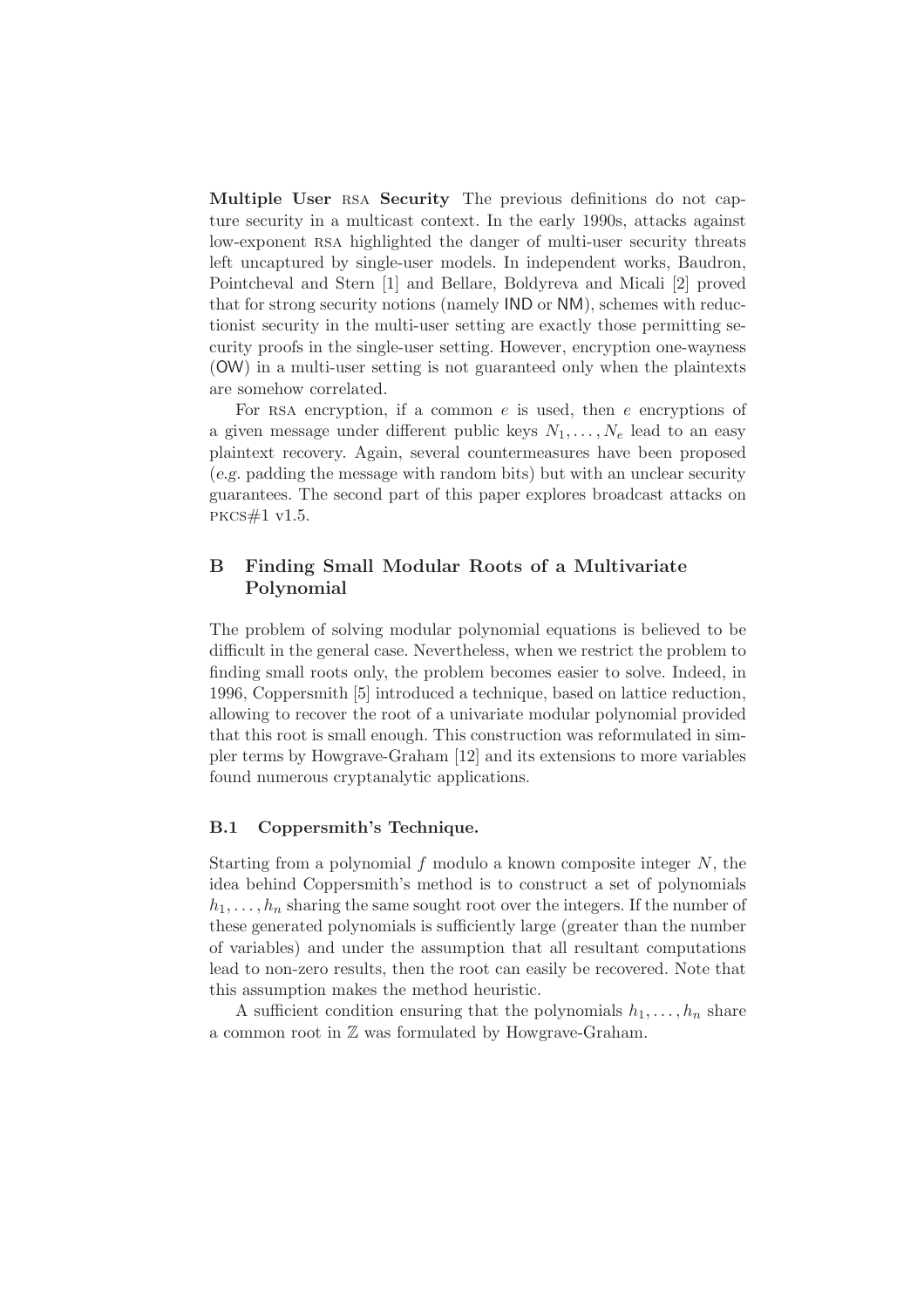**Lemma 2 (Howgrave-Graham [12]).** Let  $h \in \mathbb{Z}[x_1, \ldots, x_n]$  be an in*teger polynomial that consists of at most* ω *monomials. Suppose that*

1. 
$$
h(x_{01},...,x_{0n}) \equiv 0 \mod N
$$
 for some  $|x_{01}| < X_1,...,|x_{0n}| < X_n$   
2.  $||h(x_1X_1,...,x_nX_n)|| < \frac{N}{\sqrt{\omega}}$ .

*Then*  $h(x_{01},...,x_{0n})=0$  *holds over the integers.* 

The problem can thus be reduced to finding polynomials  $h_1, \ldots, h_n$  of small norm having the same modular root as  $f$ . This can be achieved by representing polynomials as coefficient vectors (using a suitable ordering on monomials) and using lattice reduction techniques such as LLL [17] to search for small vectors in a lattice spanned by polynomials which are known to have the sought modular root.

If  $\mathcal L$  is a lattice of polynomials consisting of at most  $\omega$  monomials and all having the same modular root as  $f$ , then the condition

$$
2^{\frac{\omega(\omega-1)}{4(\omega+1-n)}} \det(\mathcal{L})^{\frac{1}{(\omega+1-n)}} < \frac{N}{\sqrt{\omega}} \tag{4}
$$

ensures first n polynomials obtained by applying LLL to the lattice  $\mathcal L$ match Howgrave-Graham's bound. In the analysis, we let terms that do not depend on N contribute to an error term  $\varepsilon$ , and simply use the determinant condition det $(\mathcal{L}) \leq N^{w+1-n}$ .

#### B.2 Lattice Construction

A variety of methods for constructing the lattice  $\mathcal L$  have been proposed in the literature. In what follows, we choose to rely on the technique introduced by Jochemsz and May in [13].

Recall that we have a polynomial f with an unknown root  $x_0 =$  $(x_{01}, \ldots, x_{0n})$  modulo some composite integer N whose factorization is unknown. This root is small in the sense that each of its components is bounded:  $|x_{0i}| < X_i$  for  $i \in \{1, \ldots, n\}$ . We denote by  $\lambda$  the leading monomial of the polynomial f and by  $\mathcal{M}(f)$  the set of monomials appearing in f. Of course,  $\lambda$  can be assumed to be monic as otherwise one simply has to multiply  $f$  by the modular inverse of its initial coefficient.

Given  $\varepsilon > 0$ , we fix an integer  $\nu = \nu(\varepsilon)$  and without loss of generality we assume that  $\mathcal{M}(f^j) \subseteq \mathcal{M}(f^{\nu})$  for  $j \in \{1, \ldots, \nu - 1\}$ . If k is an integer between 0 and  $\nu + 1$ , we define the set  $M_k$  as  $\mathcal{M}(f^{\nu}) \cap \lambda^k \mathcal{M}(f^{\nu-k})$  (in particular  $M_0 = \mathcal{M}(f^{\nu})$  and  $M_{\nu+1} = \varnothing$ ). Next, we define the following shift polynomials:

$$
g_{i_1...i_n}(x_1,\ldots,x_n) = \frac{x_1^{i_1}\cdots x_n^{i_n}}{\lambda^k} f^k N^{\nu-k}
$$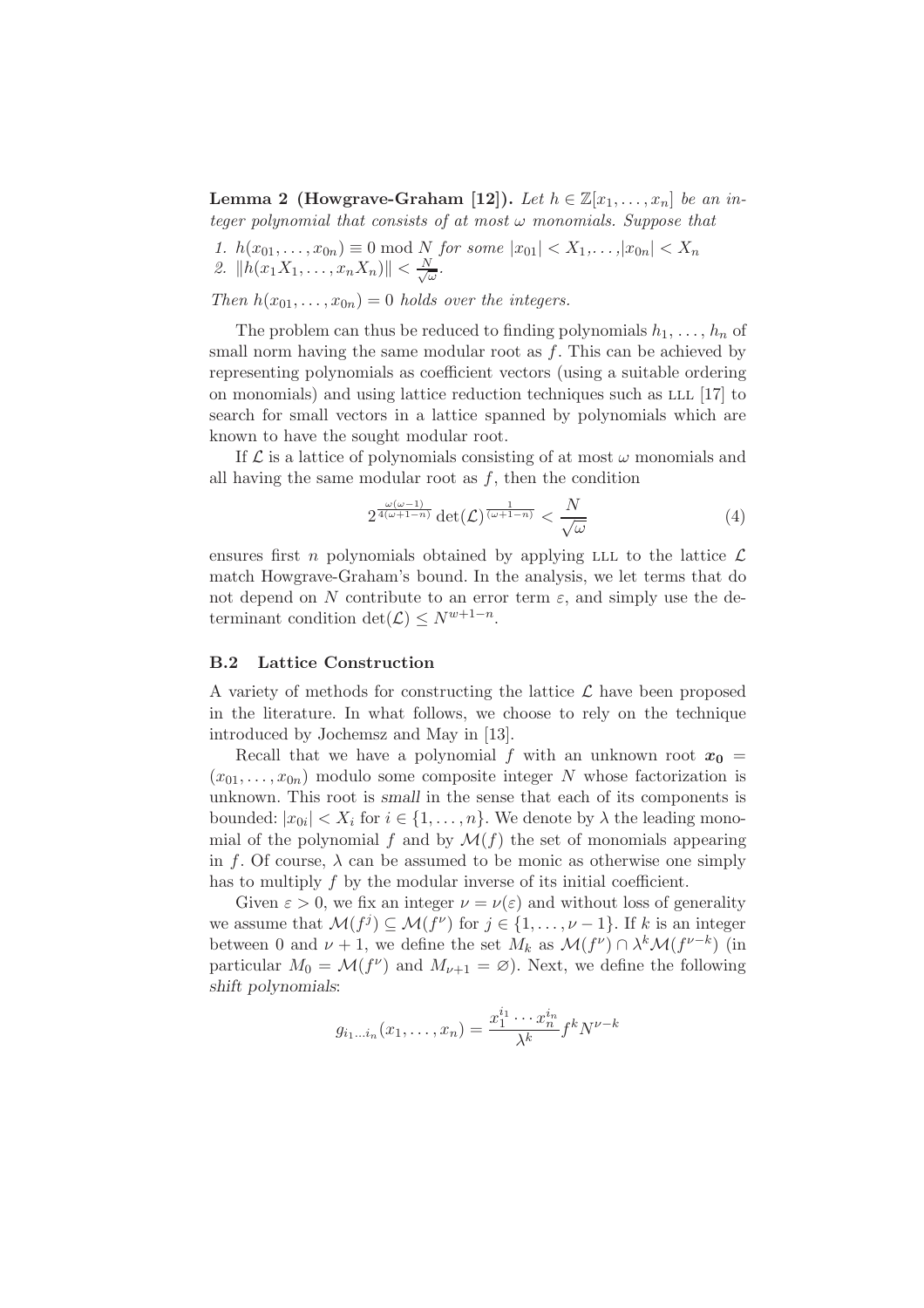for  $k \in \{0, \ldots, \nu\}$  and  $x_1^{i_1} \cdots x_n^{i_n} \in M_k \setminus M_{k+1}$ . By definition, all polynomials g have the root  $(x_{01},...,x_{0n})$  modulo  $N^{\nu}$ . We can now define  $\mathcal L$  as the lattice generated by the coefficient vectors of all polynomials  $g_{i_1...i_n}(x_1X_1,\ldots,x_nX_n)$ . If the monomial ordering has been chosen correctly, the matrix corresponding to that lattice is lower triangular and the determinant becomes easy to compute. Indeed, the diagonal elements are those corresponding to the monomial  $\lambda^k$  in  $f^k$  for each row. Therefore, the diagonal terms of the matrix are  $X_1^{i_1} \cdots X_n^{i_n} N^{\nu-k}$  for  $k \in \{0, \ldots, \nu\}$  and  $x_1^{i_1} \ldots x_n^{i_n} \in M_k \setminus M_{k+1}$ . By doing a simple computation and neglecting low order terms, one can finally reduce the condition (4) to the following new one:

$$
\prod_{j=1}^{n} X_j^{s_j} < N^{s_N} \quad \text{for} \quad \begin{cases} s_j = \sum_{x_1^{i_1} \cdots x_n^{i_n} \in M_0} i_j & (1 \le j \le n) \\ s_N = \sum_{k=1}^{\nu} |M_k| \end{cases} \tag{5}
$$

This formula expresses an asymptotic condition on the bounds  $X_1, \ldots, X_n$ allowing to recover the root in polynomial time.

*Remark 1.* The method outlined above is what Jochemsz and May called the "basic strategy"; they also proposed an "extended strategy" in which we can use extra shifts of a certain variable and replace  $M_k$  for instance by  $M_k = \bigcup_{j=1}^t x_1^j$  $\frac{d}{dt}(\mathcal{M}(f^{\nu}) \cap \lambda^k \mathcal{M}(f^{\nu-k}))$  for some well-chosen parameter t.

#### B.3 The Jochemsz-May Lattice in Broadcast PKCS#1 v1.5

Let us examine what the lattice  $\mathcal L$  looks like in the particular setting of broadcast pkcs#1 v1.5 encryption.

Recall from section 5.1 that recovering m from  $c_1, \ldots, c_\ell$  reduces to finding the root  $(x_0, y_{0,1}, \ldots, y_{0,\ell}) = (m, r_1, \ldots, r_{\ell})$  of the following modular polynomial:

$$
f(x, y_1, ..., y_\ell) = u_1(x + Ay_1 + B)^e + ... + u_\ell(x + Ay_\ell + B)^e - C \mod N
$$

We know that this root satisfies the bounds  $|x_0| < X$  and  $|y_{0i}| < Y$  for all  $i \in \{1, ..., \ell\}$  with  $X = 2^{8|m|}$  and  $Y = 2^{8|r|}$ . We examine how the Jochemsz-May bounds described in the previous section translate into bounds on  $|m|$  and  $|r|$  allowing the message to be recovered in polynomial time.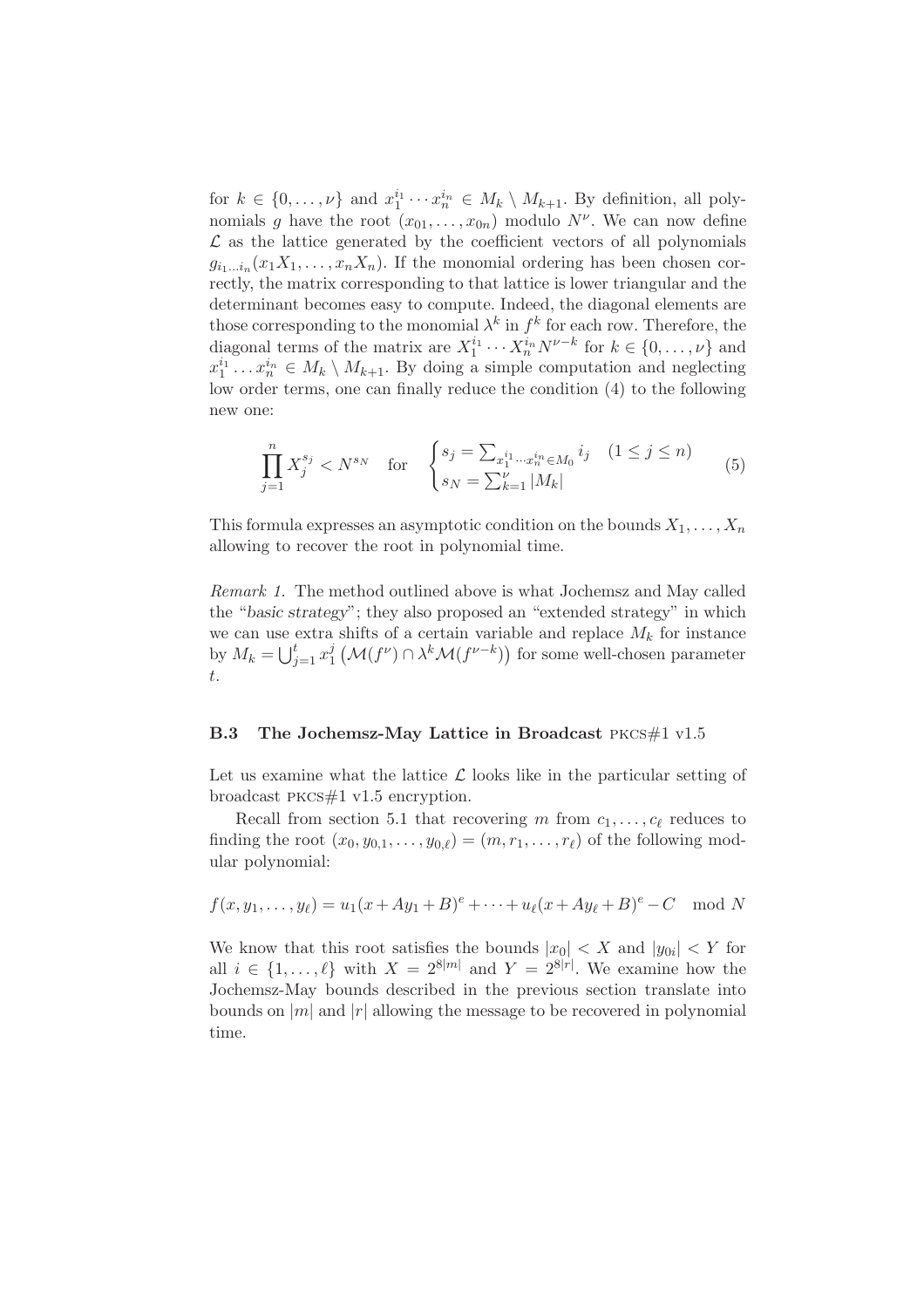Form of the Sets  $M_k$ . The analysis' first step consists in describing the sets  $M_k$ . Note first that the set of monomials  $\mathcal{M}(f)$  is included in  ${x^a y_1^{b_1} \cdots y_\ell^{b_\ell}}$  |  $a + b_1 + \cdots + b_\ell \leq e$ . In other words, the geometrical shape of the polynomial f is included in a "pyramid" of dimension  $\ell+1$  of monomials with total degree less than e. We choose the deglex monomial order, according to which the leading monomial of f is  $x^e$ . The sets  $M_k$ can then be described as follows:

$$
M_0 = \{x^a y_1^{b_1} \cdots y_\ell^{b_\ell} \mid a + b_1 + \cdots + b_\ell \le e\nu\}
$$
  
\n
$$
M_1 = \{x^a y_1^{b_1} \cdots y_\ell^{b_\ell} \mid a + b_1 + \cdots + b_\ell \le e\nu \text{ with } a \ge e\}
$$
  
\n
$$
\vdots
$$
  
\n
$$
M_\nu = \{x^a y_1^{b_1} \cdots y_\ell^{b_\ell} \mid a + b_1 + \cdots + b_\ell \le e\nu \text{ with } a \ge e\nu\}
$$

which makes it easy to count the number of monomials in each of them.

Condition on the Bounds. Given the above description, we can evaluate the quantities  $s_i$  and  $s_N$  of equation (5) as follows. First, by symmetry,  $s_i, s_{j_1}, \ldots s_{j_\ell}$  are all equal to:

$$
s(\nu) = \sum_{i=0}^{e\nu} \frac{i(e\nu - i + 1)(e\nu - i + 2) \cdots (e\nu - i + \ell)}{\ell!}
$$

Furthermore, we have:

$$
s_N = t(\nu) = \sum_{i=1}^{\nu} \frac{(e\nu - ie + 1)(e\nu - ie + 2) \cdots (e\nu - ie + \ell + 1)}{(\ell + 1)!}
$$

Condition (5) can then be rewritten as  $X^{s(\nu)}Y^{l s(\nu)} < N^{t(\nu)}$ , and since N is of byte size  $\ell k$ , this gives:

$$
\ell|r|+|m|<\frac{t(\nu)}{s(\nu)}\cdot \ell k
$$

**Asymptotic Bound.** The functions  $s(\nu)$  and  $t(\nu)$  are polynomials in  $\nu$ . Hence, it suffices to evaluate their leading coefficients to obtain an asymptotic estimate as  $\nu \to +\infty$ . Note further that  $s(\nu)$  and  $t(\nu)$  are easily expressed in terms of the antidifference operator, which takes a polynomial  $P(X)$  to the polynomial  $\sigma(P)(X)$  defined by  $\sigma(P)(j) = \sum_{i=1}^{j} P(i)$  for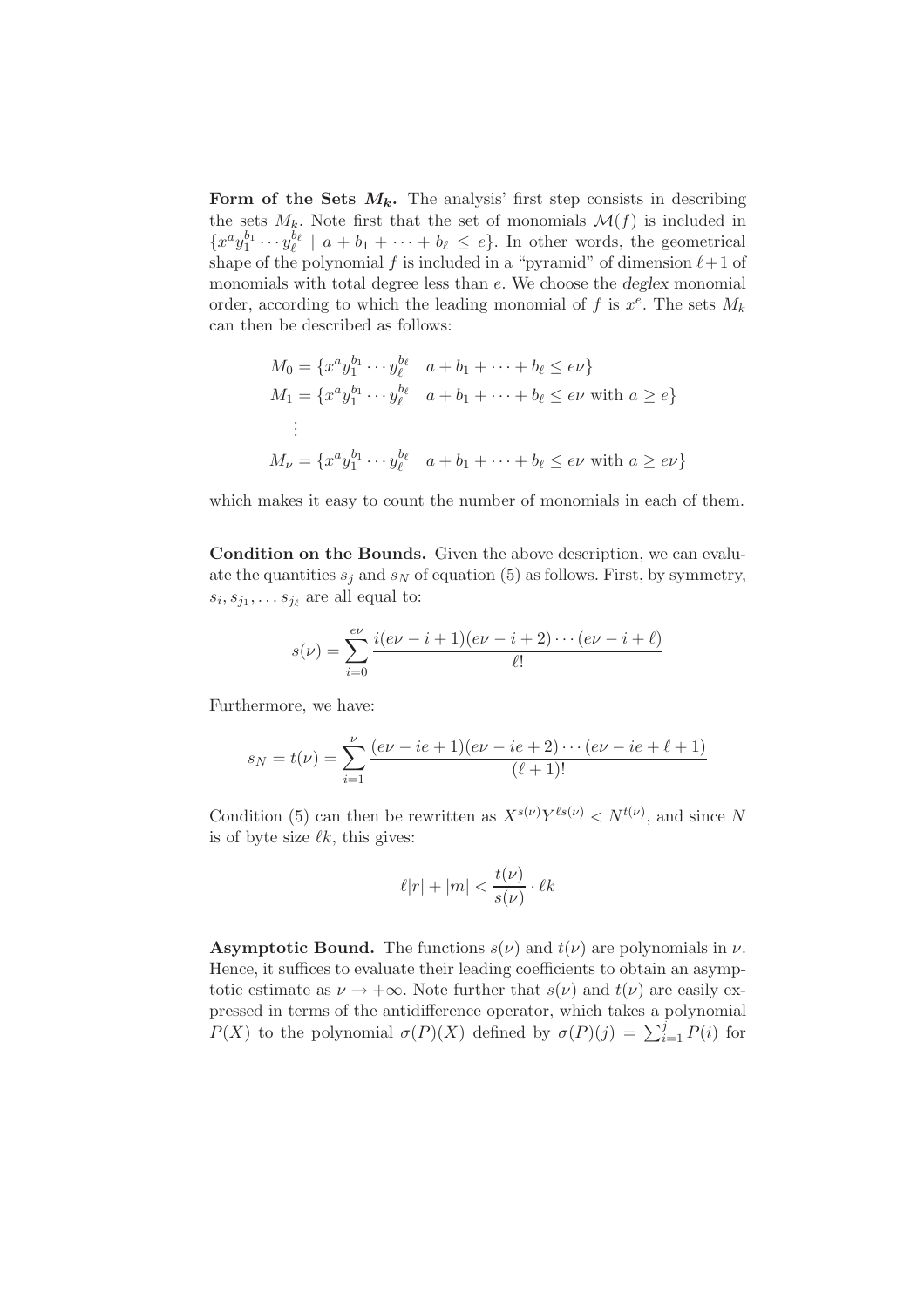$j \in \mathbb{N}$ . Indeed:

$$
s(\nu) = \sum_{i=0}^{e\nu} (e\nu - i)P(i) = e\nu \cdot \sigma(P)(e\nu) - \sigma(XP)(e\nu) + e\nu
$$
  
with 
$$
P(X) = \frac{(X+1)\cdots(X+\ell)}{\ell!}
$$

$$
t(\nu) = \sum_{i=1}^{\nu} Q(i) = \sigma(Q)(\nu)
$$
  
with 
$$
Q(X) = \frac{(eX - e + 1)\dots(eX - e + \ell + 1)}{(\ell + 1)!}
$$

Now it is easily seen that if the leading coefficient of P is  $c_dX^d$ , the leading coefficient of  $\sigma(P)$  is  $c_dX^{d+1}/(d+1)$ . It follows that, as  $\nu \rightarrow +\infty$ , we have:

$$
s(\nu) \sim e\nu \cdot \frac{(e\nu)^{\ell+1}}{\ell!(\ell+1)} - \frac{(e\nu)^{\ell+2}}{\ell!(\ell+2)} = \frac{(e\nu)^{\ell+2}}{(\ell+2)!}
$$
 and  $t(\nu) \sim \frac{e^{\ell+1}\nu^{\ell+2}}{(\ell+2)!}$ 

In particular,  $t(\nu)/s(\nu) \to 1/e$  when  $\nu \to +\infty$ . Thus, the best asymptotic bound on |m| and  $|r|$  for which the attack is theoretically possible is:

$$
\ell|r| + |m| < \frac{\ell k}{e}
$$

#### C Broadcast Attack Experimental Results

Given pkcs#1 v1.5's widespread use and the heuristic nature of Coppersmith's techniques in the multivariate case, it is important to practically assess our attack. In particular, one of the main questions remains to know how many ciphertexts an attacker really needs in practice to recover m. In the particular instance  $\{\log_2 N = 1024, e = 3\}$ , the number of required ciphertexts is, in fact, really low.

Corollary 1. *If a* pkcs#1 v1.5 *user encrypts the same message* m *with* 64-bit randomizers to multiple recipients using  $1024$ -bit moduli and  $e = 3$ , *then there exists a heuristic polynomial time algorithm that recovers* m *from*  $\ell = 4$  *ciphertexts.* 

*Proof.* This is a direct consequence of Proposition 4, given that, for 1024 bit moduli and 64-bit randomizers, message size is equal to 936 bits.

These parameters, corresponding to optimal message size and encryption speed for 1024-bit moduli, are quite realistic and widely implemented. The practical implications of this result are potentially serious.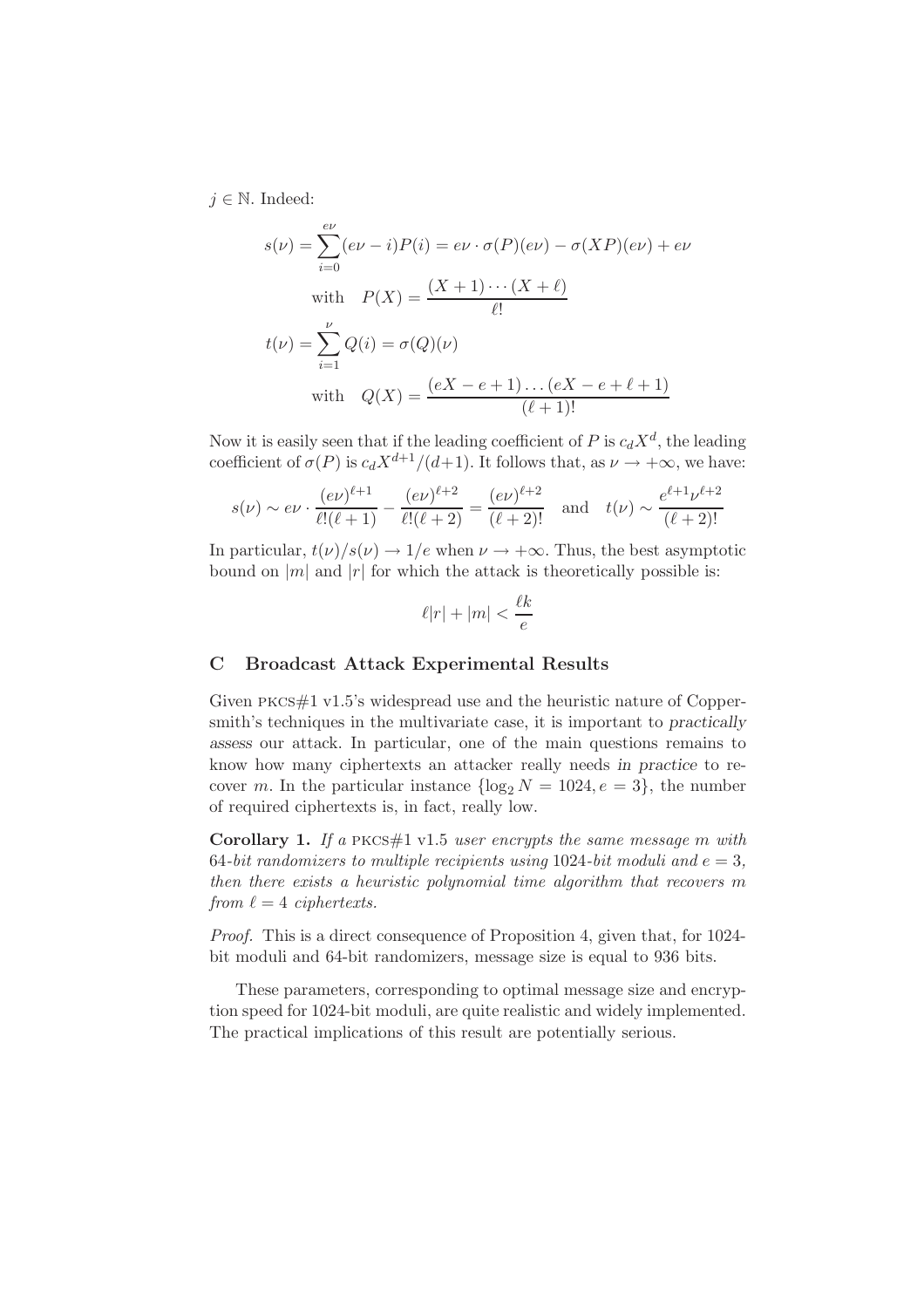# C.1 Partial Information.

Consider an attacker who does not collect all the  $\ell$  required ciphertexts. In that specific case, even if  $m$  can not be fully recovered, the attacker can nevertheless obtain partial information on  $m$ . In particular, in a scenario where  $m$  would not be of full size and would have been previously padded with zero bits  $(e.g.$  using an AES key), the attack can still be performed.

### C.2 Practical Implementations.

To check the applicability of the attack, we investigated three configurations: An attacker having access to two, three and four ciphertexts. Before implementing the attack in each scenario, we first evaluated the dimension of the corresponding lattices (for reasonably small values of the parameter  $\nu$ ) and then expressed the number of bits on m that should be recovered in practice. The results obtained for 1024-bit moduli and  $e = 3$ are shown in the following table.

|                | $\ell=2$            |     | $\ell=3$            |     | $\ell = 4$          |     |
|----------------|---------------------|-----|---------------------|-----|---------------------|-----|
| $\nu$          | $\dim(\mathcal{L})$ | m   | $\dim(\mathcal{L})$ | m   | $\dim(\mathcal{L})$ | m   |
| $\overline{2}$ | 84                  | 213 | 210                 | 246 | 462                 | 249 |
| 3              | 220                 | 306 | 715                 | 395 | 2002                | 451 |
| 4              | 455                 | 359 | 1820                | 483 | 6188                | 578 |
| 5              | 816                 | 394 | 3876                | 542 | 15504               | 664 |
| 6              | 1330                | 418 | 7315                | 584 | 33649               | 726 |
| 7              | 2024                | 435 | 12650               | 615 | 65780               | 773 |
| 10             | 5456                | 469 | 46376               | 675 | 324632              | 863 |

As we can see, the number of bits of  $m$  that we are able to recover increases with  $\nu$ , and approaches 936 bits for  $(\ell, \nu) = (4, 10)$ . Unfortunately, the dimensions of the constructed lattices are often quite impractical. In many cases, matrix size turns out to exceed 1000, making lattice reduction unfeasible in practice. As a result, and because we had limited processor time at our disposal, we only ran practical experiments in the small cases, namely  $\ell = 2$  and  $\nu = 2, 3$ .

Experiments have been performed on a hepta-processor Intel Xeon clocked at 1.86ghz. Each test was done in the same way: construction of the appropriate lattice, lll-reduction and then extraction of short vectors. Although one only theoretically requires a number of vectors equal to the number of variables, in practice we decided to take as much vectors as possible to increase the attack's success odds. Most cpu time